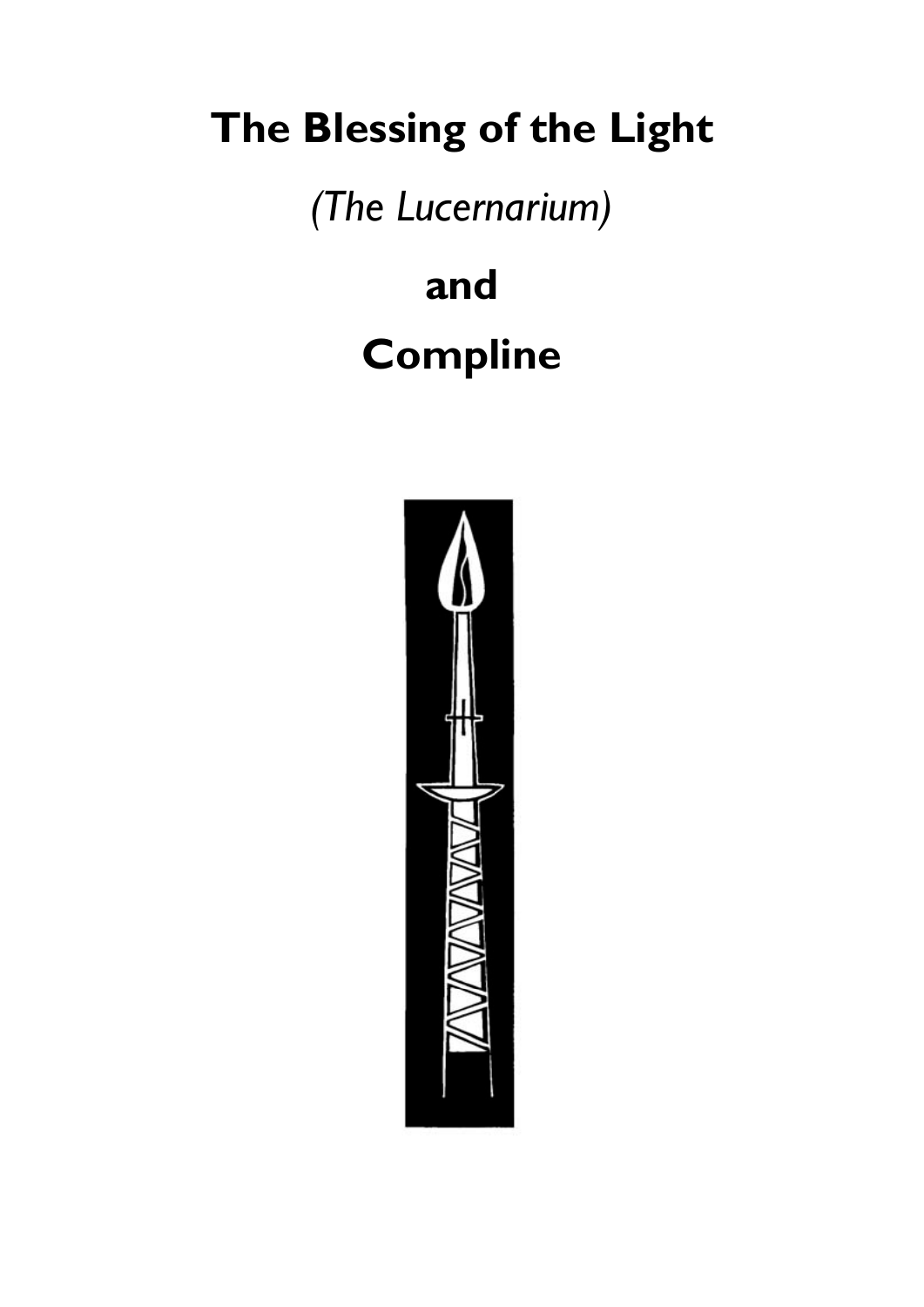#### **Introduction**

#### *The Blessing of the Light*

(also known in Latin as *The Lucernarium*) is an ancient service, going back to the origins of Christian worship. In it Christians give thanks for and celebrate Christ our light. It can be used as a service on its own, or as a preface to Evening Prayer or Compline.

#### *Compline*

The ancient office of Compline derives its name from a Latin word meaning 'completion' *(completorium)*. It is above all a service of quietness and reflection before rest at the end of the day. It is most effective when the ending is indeed an ending, without additions, conversation or noise.

#### *Daily, Seasonal and other Variations to Compline*

can be found at the back of this booklet, beginning on page 19.

#### *Alleluia and Reciting the Psalms and Responses*

The Alleluias included in the Easter form of the Responsory are for use from Easter Day until the Day of Pentecost, not at other times.

The Alleluia following the opening versicles and responses is always used, except in Lent.

When reciting the psalms and responses, a pause is observed at the end of each line where there is a \* notation.

#### *Conclusion*

The response in square brackets [ ] is normally used only if The Holy Eucharist is to be celebrated the following day.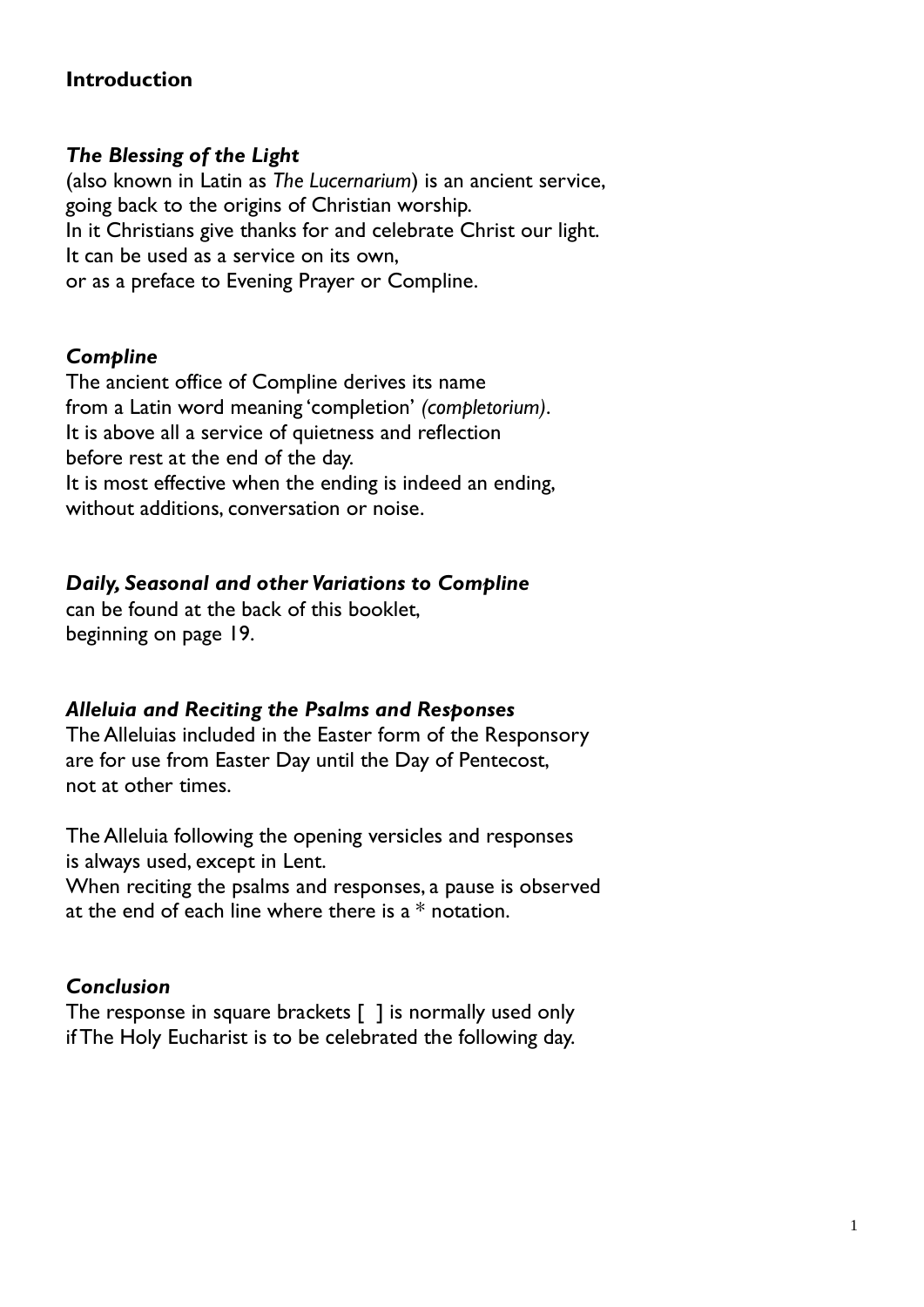*Silence is kept*

*The Officiant may begin with the following*

## **A Prayer Before the Office**

Eternal Father, through Jesus your Son, in union with Mary the mother of Jesus, *N*, and all the saints, I / We humbly offer this holy Office as a sign of love. I / We offer this Office to the glory of the Holy Trinity and for the salvation of the whole world.

All **Amen.**

*The Paschal Candle, or another large candle, is lit.*

*Before or during the singing of the hymn Phos Hilaron, other candles may be lit.*

*If incense is to be offered, it is appropriate during the singing of the Phos Hilaron or during the recitation of A Song of the Evening Sacrifice.*

Light and peace in Jesus Christ our Lord. All **Thanks be to God.**

*(or)*

Jesus Christ is the light of the world. All **A light no darkness can extinguish.**

*One of the following two versions of the hymn Phos Hilaron is sung.*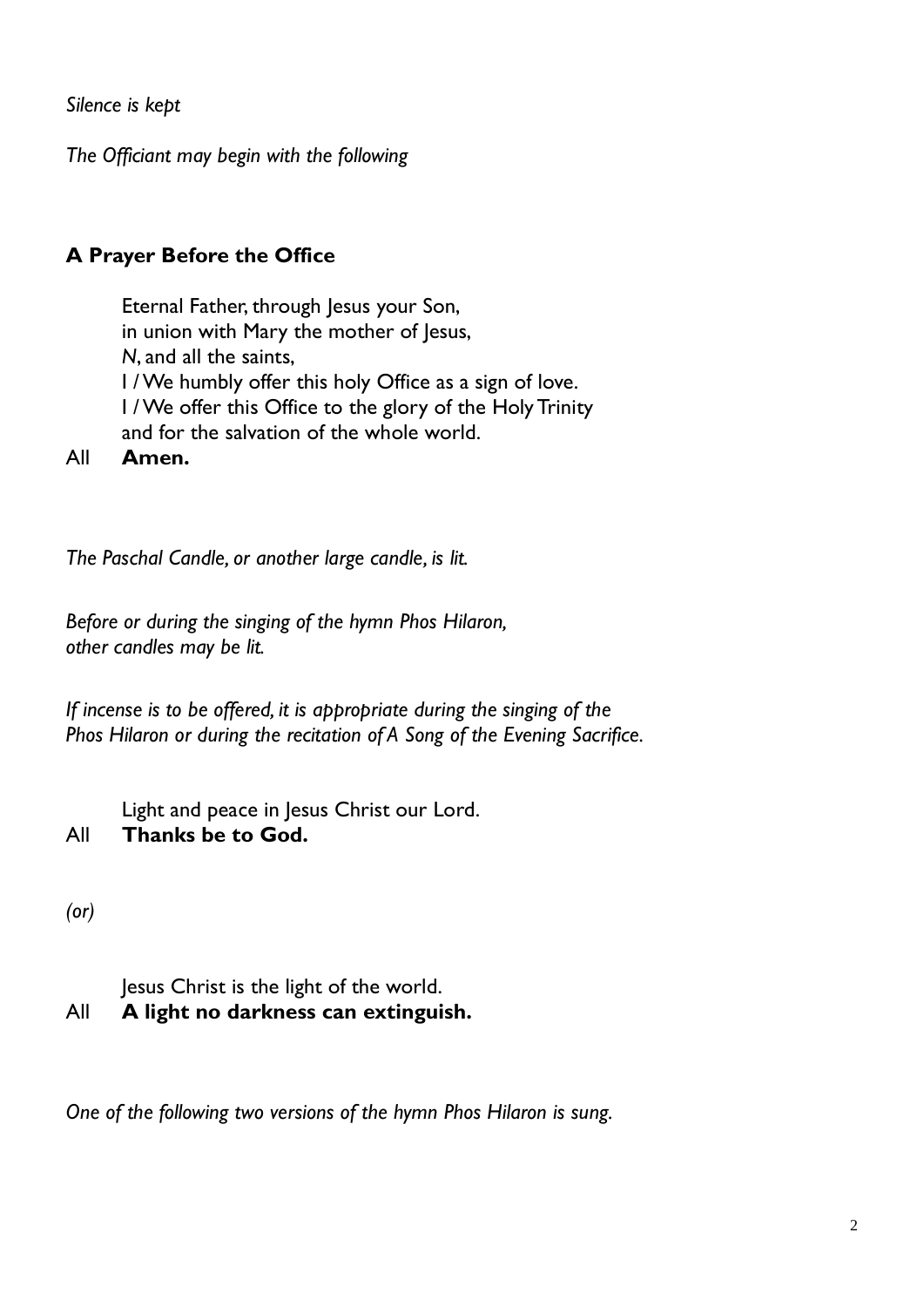*Phos Hilaron*

## **O Gladsome Light**



Text: *Phos Hilaron,* Greek hymn, (200?); *Tr* Robert Bridges (1844-1930) 667 667  *Tr. © Oxford University Press.* NUNC DIMITTIS

Music: Melody Geneva, 1551; harm. Claude Goudimel (1514-1572) and others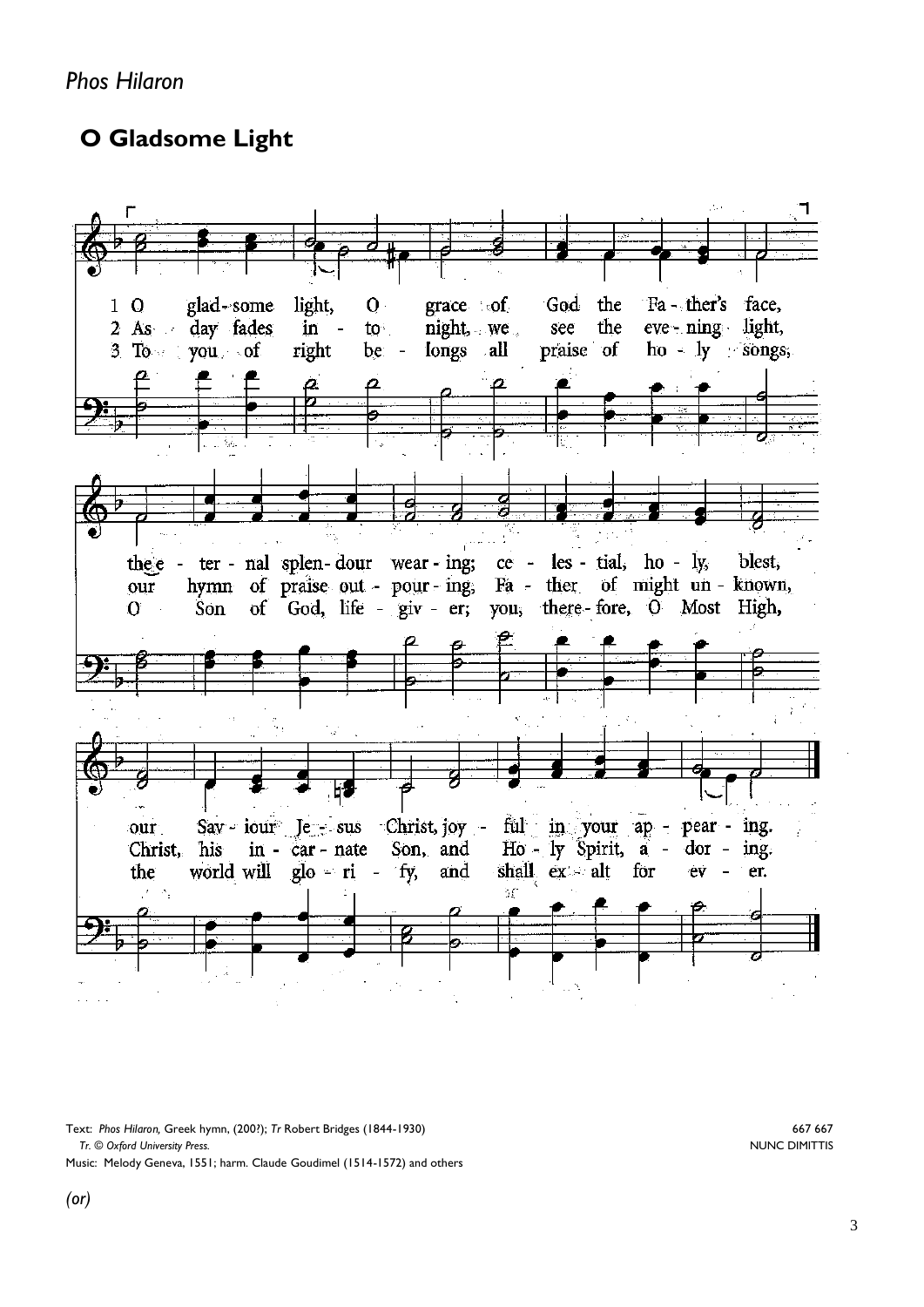#### **O Gracious Light**



Text: *Phos Hilaron,* Greek hymn, (200?); *para.* F. Bland Tucker (1895-1984).LM  *Para. © 1985 The Church Pension Fund..* TALLIS'S CANON Music: Thomas Tallis (1505?-1585) *Lower key 664*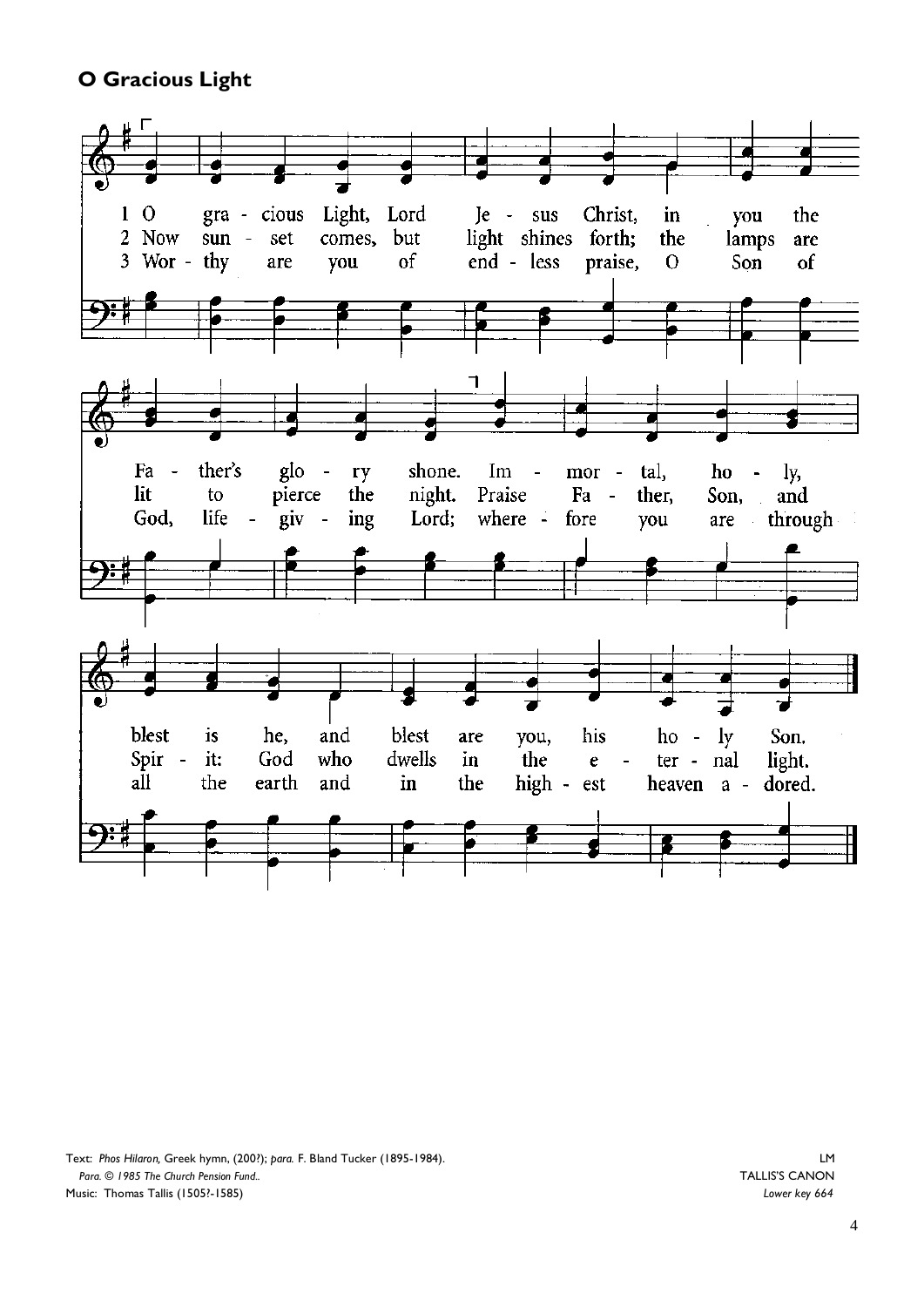## **Thanksgiving**

*The Officiant sings or says,*

Let us give thanks to the Lord our God. All **It is right to give our thanks and praise.**

*One of the following, or a seasonal prayer of thanksgiving, is sung or said*

## **1 †**

Blessèd are you, O Lord our God, ruler of the universe! You led your people Israel by a pillar of cloud by day and a pillar of fire by night. Enlighten our darkness by the light of your Christ. May his word be a lamp to our feet and a light to our path; for you are full of loving kindness for your whole creation, and we, your creatures, glorify you, Father, Son, and Holy Spirit, now and forever. **Amen.**

## **2 †**

We praise and thank you, O God,

for you are without beginning and without end.

Through Christ you are the creator and preserver

of the whole world; but, above all, you are his God and Father,

the giver of the Spirit, and the ruler of all that is, seen and unseen.

You made the day for the works of light and the night

for the refreshment of our minds and bodies.

O loving Lord and source of all that is good,

accept our evening sacrifice of praise.

As you have conducted us through the day…keep us now in Christ; grant us…a night free from sin; and, at the end,

bring us to everlasting life. Through Christ and in the Holy Spirit,

we offer you all glory, honour, and worship, now and forever.

## **Amen.**

## **3 Advent** †

Blessed are you, O Lord our God, ruler of the universe,

creator of light and darkness.

In this holy season, when the sun's light is swallowed up

by the growing darkness of the night,

you renew your promise to reveal among us

the splendour of your glory,

enfleshed and visible to us in Jesus Christ your Son.

Through the prophets you teach us to hope for his reign of peace.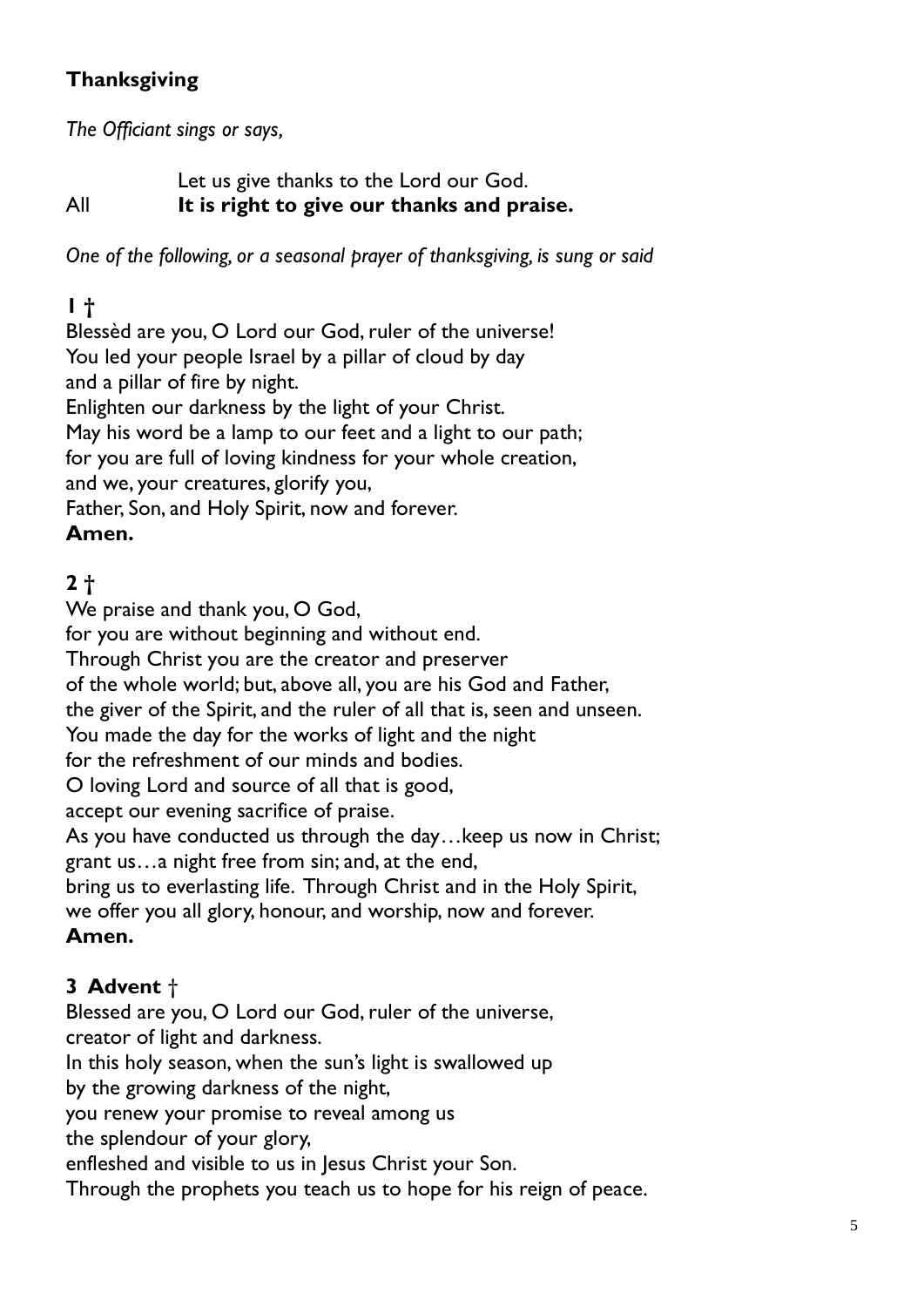Through the outpouring of his Spirit, you open our blindness to the glory of his presence. Strengthen us in our weakness. Support us in our stumbling efforts to do your will and free our tongues to sing your praise. For to you all honour and blessing are due, now and forever. **Amen.**

## **4 Christmas and Epiphany** †

Blessed are you, Lord our God, our eternal Father and David's king. You have made our gladness greater and increased our joy by sending to dwell among us the Wonderful Counsellor, the Prince of Peace. Born of Mary, proclaimed to the shepherds, and acknowledged to the ends of the earth, your unconquered Sun of righteousness destroys our darkness and establishes us in freedom. All glory in the highest be to you, through Christ, the Son of your favour, in the anointing love of his Spirit, this night and forever and ever. **Amen.**

## **5 Lent †**

Blessed are you, O Lord our God, the shepherd of Israel, their pillar of cloud by day, their pillar of fire by night. In these forty days you lead us into the desert of repentance that in this pilgrimage of prayer we might learn to be your people once more. In fasting and service you bring us back to your heart. You open our eyes to your presence in the world

and you free our hands to lead others to the radiant splendour of your mercy. Be with us in these journey days for without you we are lost and will perish. To you alone be dominion and glory, forever and ever.

#### **Amen**.

## **6 Resurrection** †

We praise and thank you, O God our Father, through your Son, Jesus Christ our Lord. Through him you have enlightened us by revealing the light that never fades, for dark death has been destroyed and radiant life is everywhere restored. What was promised is fulfilled: we have been joined to God, through renewed life in the Spirit of the risen Lord. Glory and praise to you, our Father, through Jesus your Son, who lives and reigns with you and the Spirit, in the kingdom of light eternal, forever and ever. **Amen.**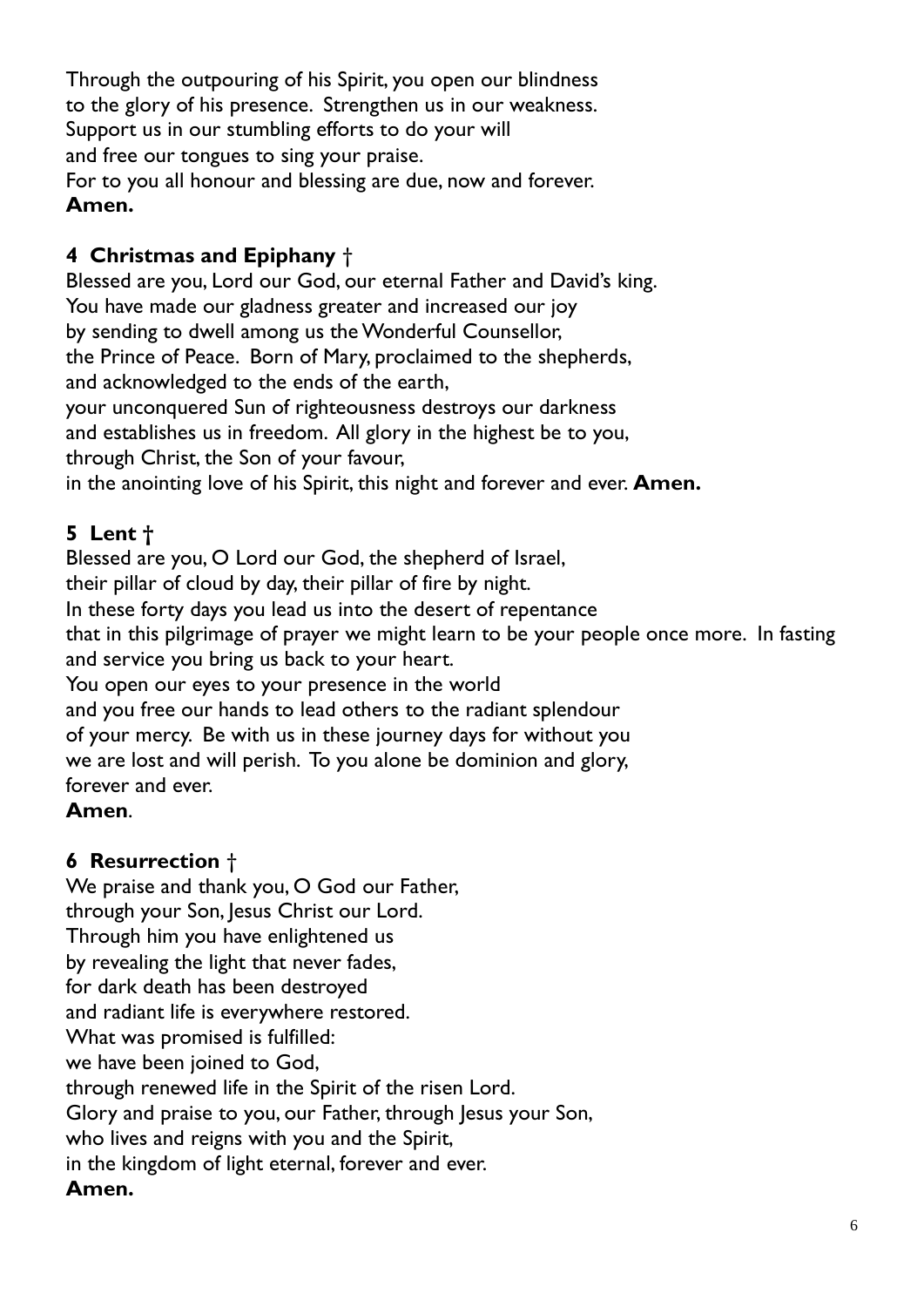## **A Song of the Evening Sacrifice**

*A Song of the Evening Sacrifice (verses from Psalm 141) may be used and incense may be offered*

#### All **Let my prayer be set forth in your sight as incense, \* the lifting up of my hands as the evening sacrifice.**

O Lord, I call to you; come to me quickly; \* hear my voice when I cry to you.

Set a watch before my mouth, O Lord, and guard the door of my lips; \* let not my heart incline to any evil thing.

#### All **Let my prayer be set forth in your sight as incense, \* the lifting up of my hands as the evening sacrifice.**

Let me not be occupied in wickedness with evildoers,  $*$ nor eat of their choice foods.

But my eyes are turned to you, Lord God; \* in you I take refuge; do not leave me defenceless.

All **Let my prayer be set forth in your sight as incense, \* the lifting up of my hands as the evening sacrifice.**

*The Officiant continues with The Order for Compline:*

The Lord almighty grant us a quiet night and a perfect end. All **Amen**

Our help is in the name of the Lord

All **Who has made heaven and earth.**

*A period of silence follows for reflection on the past day.* 

All **Most merciful God, we confess to you, before the whole company of heaven and one another, that we have sinned in thought, word and deed, and in what we have failed to do. Forgive us our sins, heal us by your Spirit and raise us to new life in Christ. Amen.**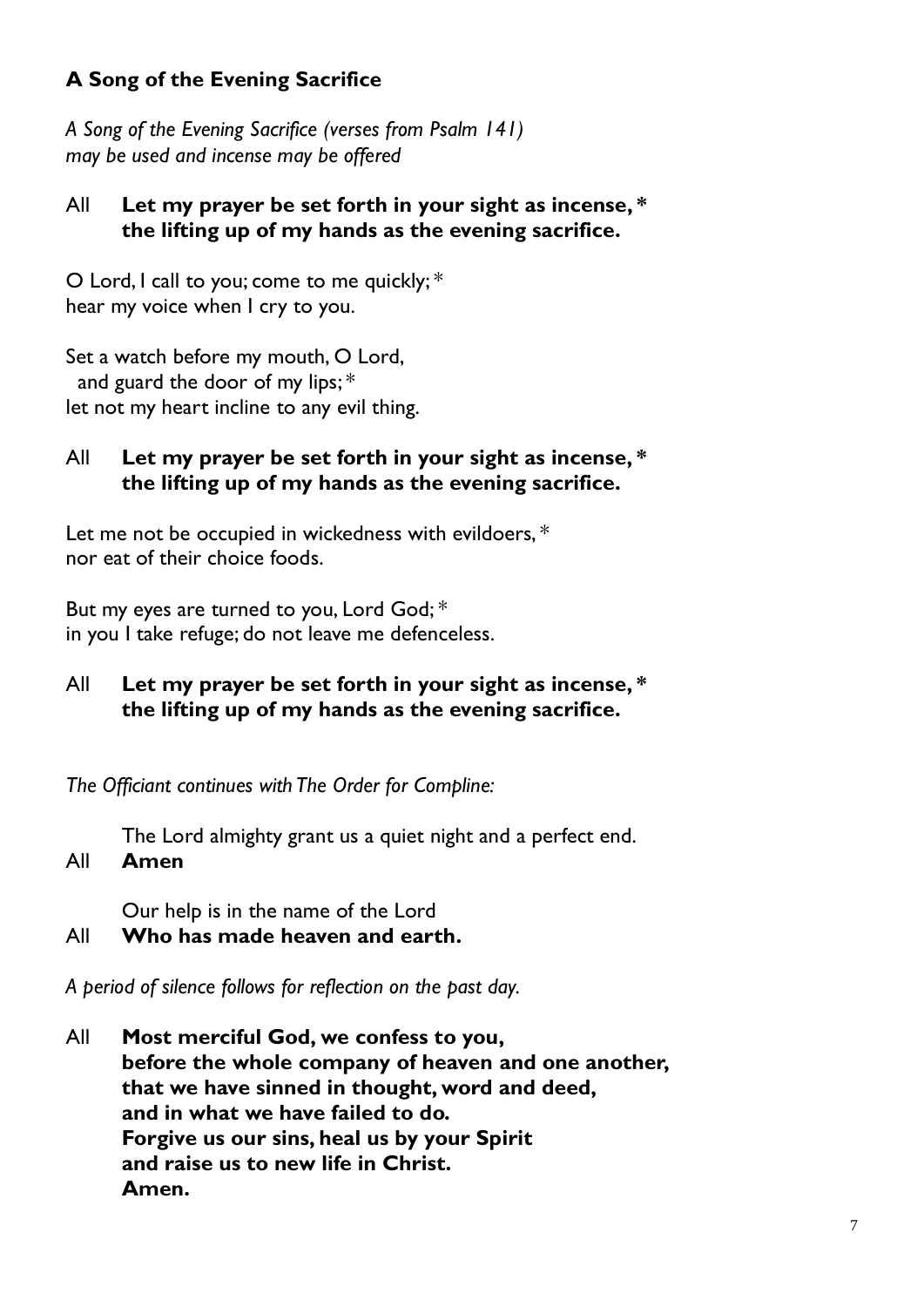#### **Responsory**

*This Responsory is sung or said.*



*The following or another suitable hymn may be sung:*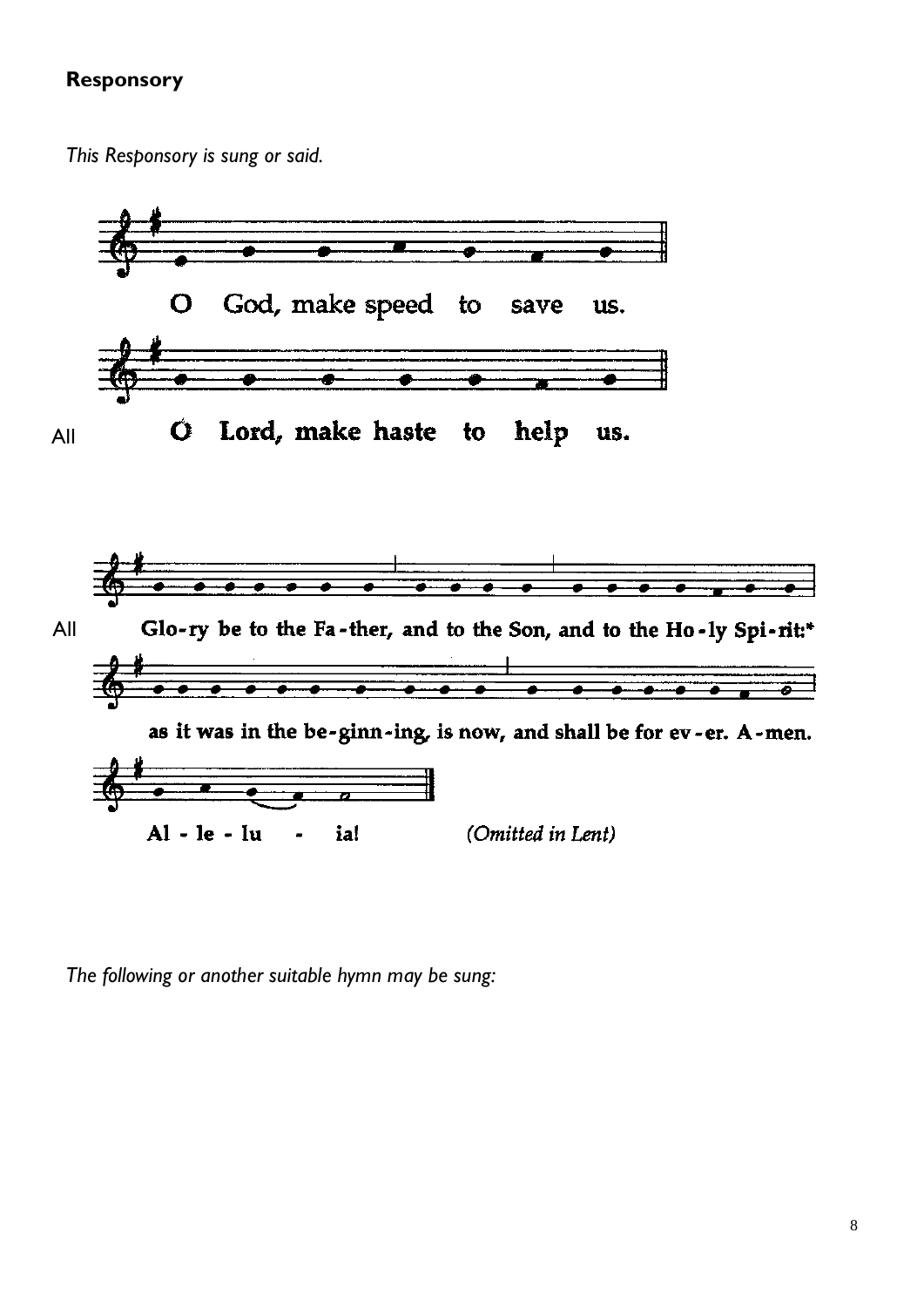#### **Hymn**



Before the ending of the day, Creator of the world, we pray That you, with steadfast love, would keep Your watch around us while we sleep.

From all ill dreams defend our eyes, From nightly fears and fantasies; Redeem through us our evil foe, That we no lasting harm may know.

O Wisest Guide, grant all we ask, Fulfil in us your holy task, Surround us with your love and care, And lead us on, your life to share.

All praise to God, sustaining us, Redeeming and transforming us, Thanksgiving in eternity, All praise, belovèd Trinity.

Text: Latin (6<sup>th</sup> Century); st. 1, *Celebrating Night Prayer*, Society of St. Francis © 1992 st. 2-4, *A New Zealand Prayer Book* © 1989.TE LUCIS Music: Plainsong, Mode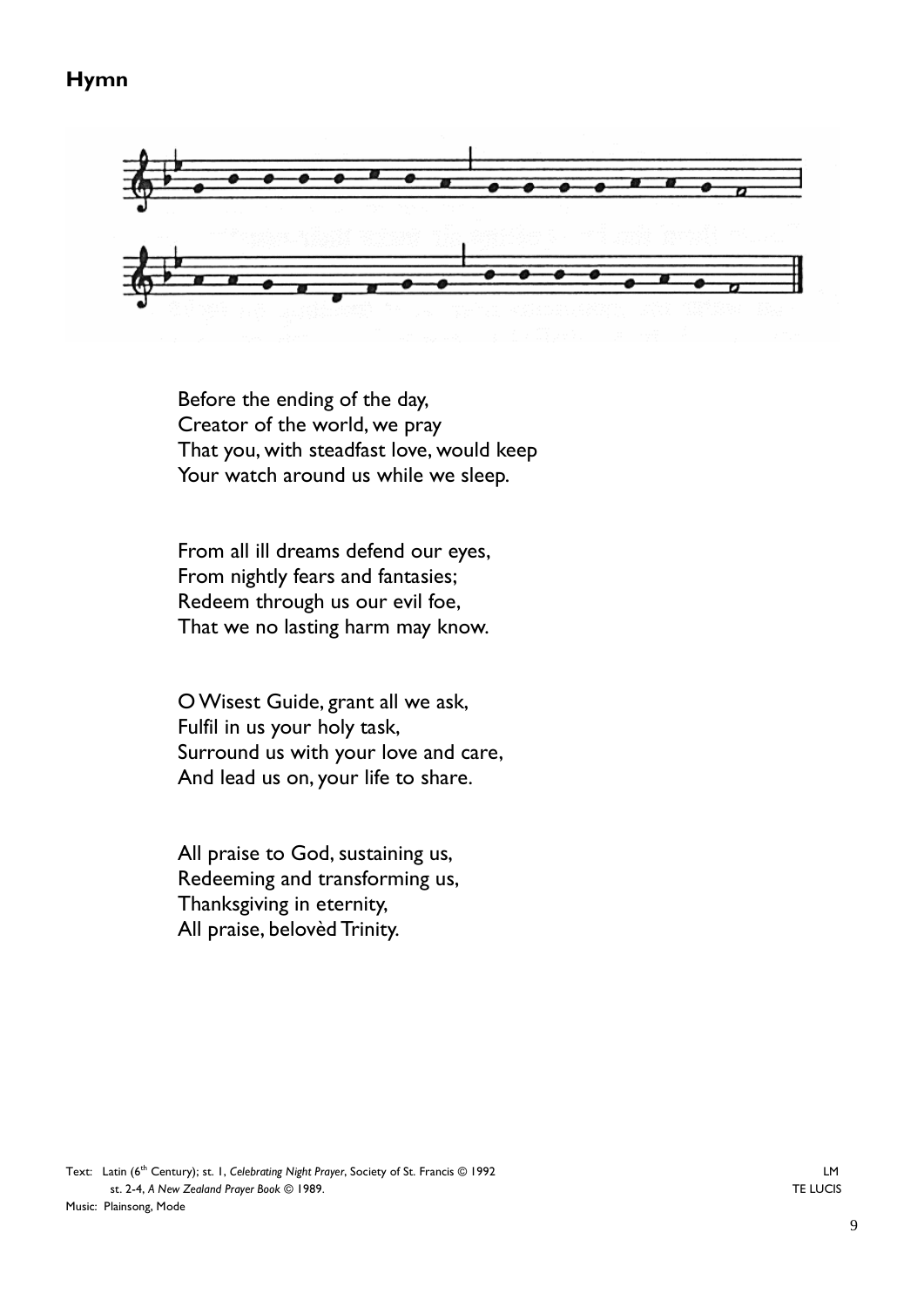## **The Word of God**

*One or more of the following psalms may be chanted using the psalm tone below or said*



#### *Psalm 4*

1 Answer me when I call, O God of my righteousness; **\*** you set me at liberty when I was in trouble; have mercy on me and hear my prayer.

- 2 How long will you nobles dishonour my glory; **\*** how long will you love vain things and seek after falsehood?
- 3 But know that the Lord has shown me his marvellous kindness; **\*** when I call upon the Lord, he will hear me.
- 4 Stand in awe, and sin not; **\*** commune with your own heart upon your bed, and be still.
- 5 Offer the sacrifices of righteousness **\*** and put your trust in the Lord.
- 6 There are many that say, 'Who will show us any good?' **\*** Lord, lift up the light of your countenance upon us.
- 7 You have put gladness in my heart, **\*** more than when their corn and wine and oil increase.
- 8 In peace I will lie down and sleep, **\*** for it is you Lord, only, who make me dwell in safety.
- All **Glory to the Father and to the Son and to the Holy Spirit; as it was in the beginning is now and shall be forever. Amen.**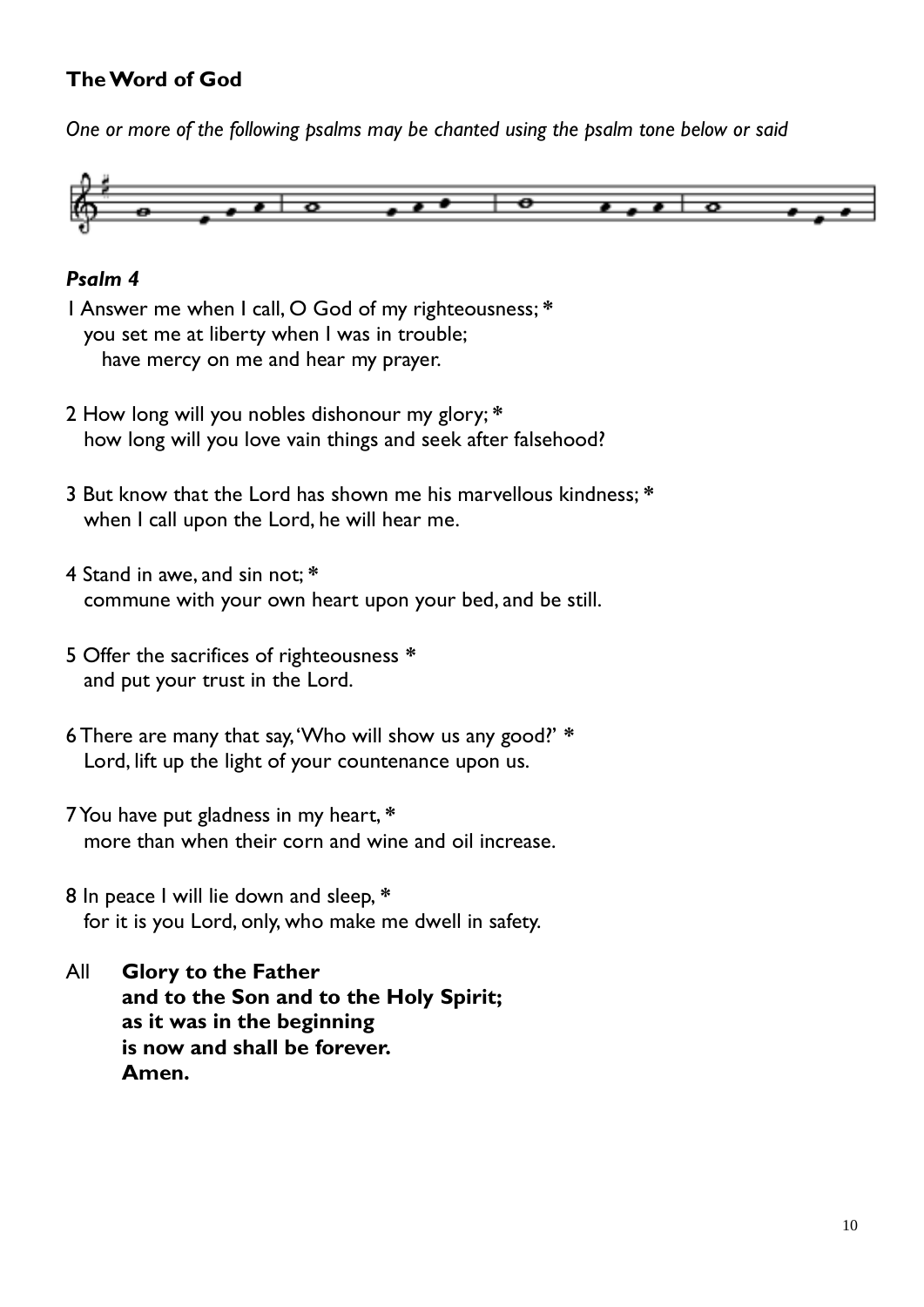

#### *Psalm 91*

1 Whoever dwells in the shelter of the Most High **\*** and abides under the shadow of the Almighty,

- 2 Shall say to the Lord, 'My refuge and my stronghold, **\*** my God, in whom I put my trust.'
- 3 For he shall deliver you from the snare of the fowler **\*** and from the deadly pestilence.
- 4 He shall cover you with his wings and you shall be safe under his feathers; **\*** his faithfulness shall be your shield and buckler.
- 5 You shall not be afraid of any terror by night, **\*** nor of the arrow that flies by day;
- 6 Of the pestilence that stalks in darkness, **\*** nor of the sickness that destroys at noonday.
- 7 Though a thousand fall at your side and ten thousand at your right hand, **\*** yet it shall not come near you.
- 9 Because you have made the Lord your refuge **\*** and the Most High your stronghold,
- 10 There shall no evil happen to you, **\*** neither shall any plague come near your tent.
- 11 For he shall give his angels charge over you, **\*** to keep you in all your ways.
- 12 They shall bear you in their hands, **\*** lest you dash your foot against a stone.
- 13 You shall tread upon the lion and adder; **\*** the young lion and the serpent you shall trample underfoot.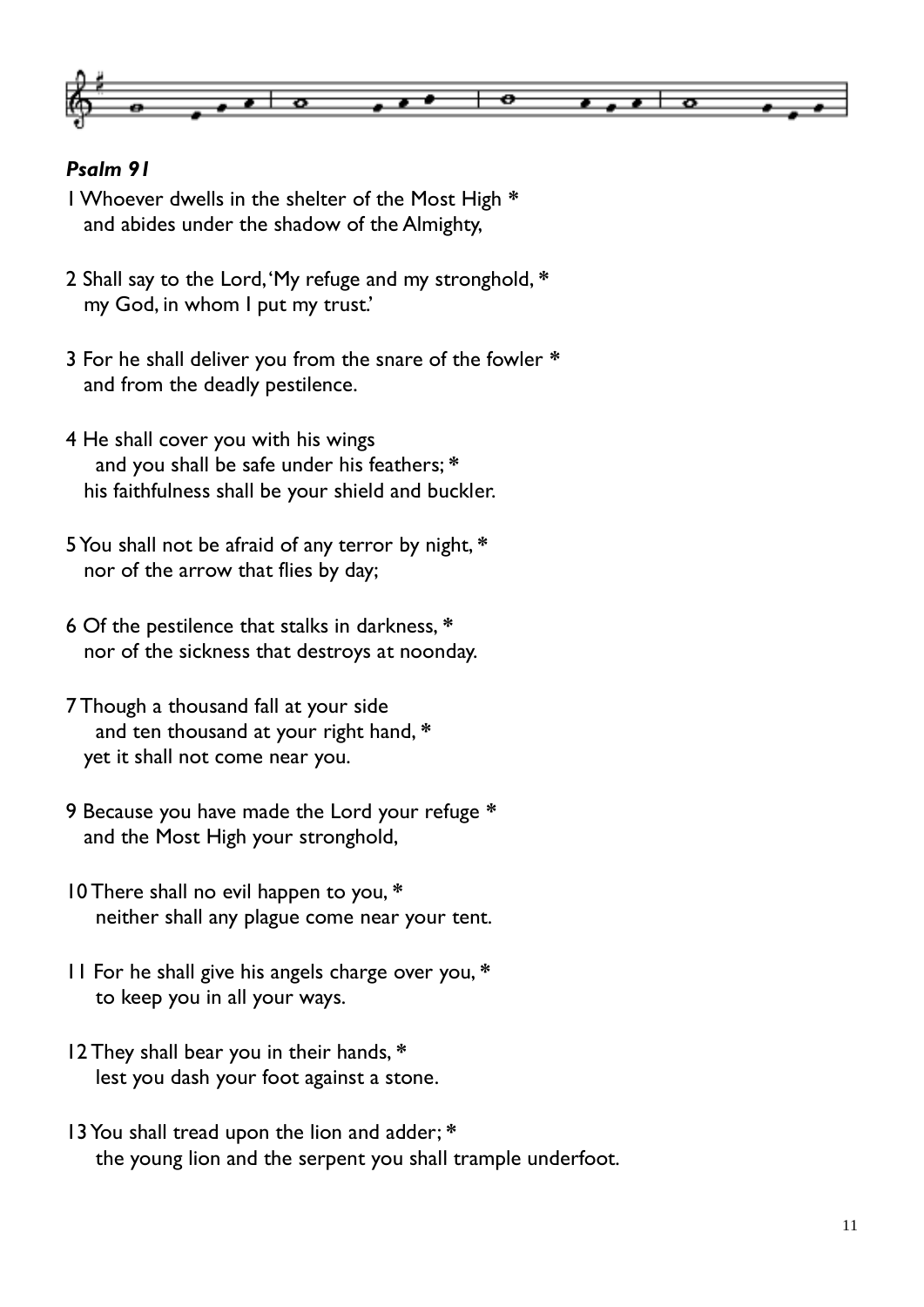- 14 Because they have set their love upon me, therefore will I deliver them; **\*** I will lift them up, because they know my name.
- 15 They will call upon me and I will answer them; **\*** I am with them in trouble, I will deliver them and bring them to honour.
- 16 With long life will I satisfy them **\*** and show them my salvation.

## *Psalm 134*

- 1 Come, bless the Lord, all you servants of the Lord, **\*** you that by night stand in the house of the Lord.
- 2 Lift up your hands towards the sanctuary **\*** and bless the Lord.
- 3 The Lord who made heaven and earth **\*** give you blessing out of Zion.

*At the end of the psalm, the following is chanted or said:*

All **Glory be to the Father and to the Son and to the Holy Spirit; as it was in the beginning is now and shall be for ever. Amen.**

## **Reading**

*The following, a seasonal, or some other reading of Scripture is used.*

You, O Lord, are in the midst of us and we are called by your name; leave us not, O Lord our God. *Jeremiah 14.9 Jeremiah 14.9* 

*(or)*

The servants of the Lamb shall see the face of God, whose name will be on their foreheads. There will be no more night: they will not need the light of a lamp or the light of the sun, for God will be their light, and they will reign forever and ever. *Revelation 22.4, 5*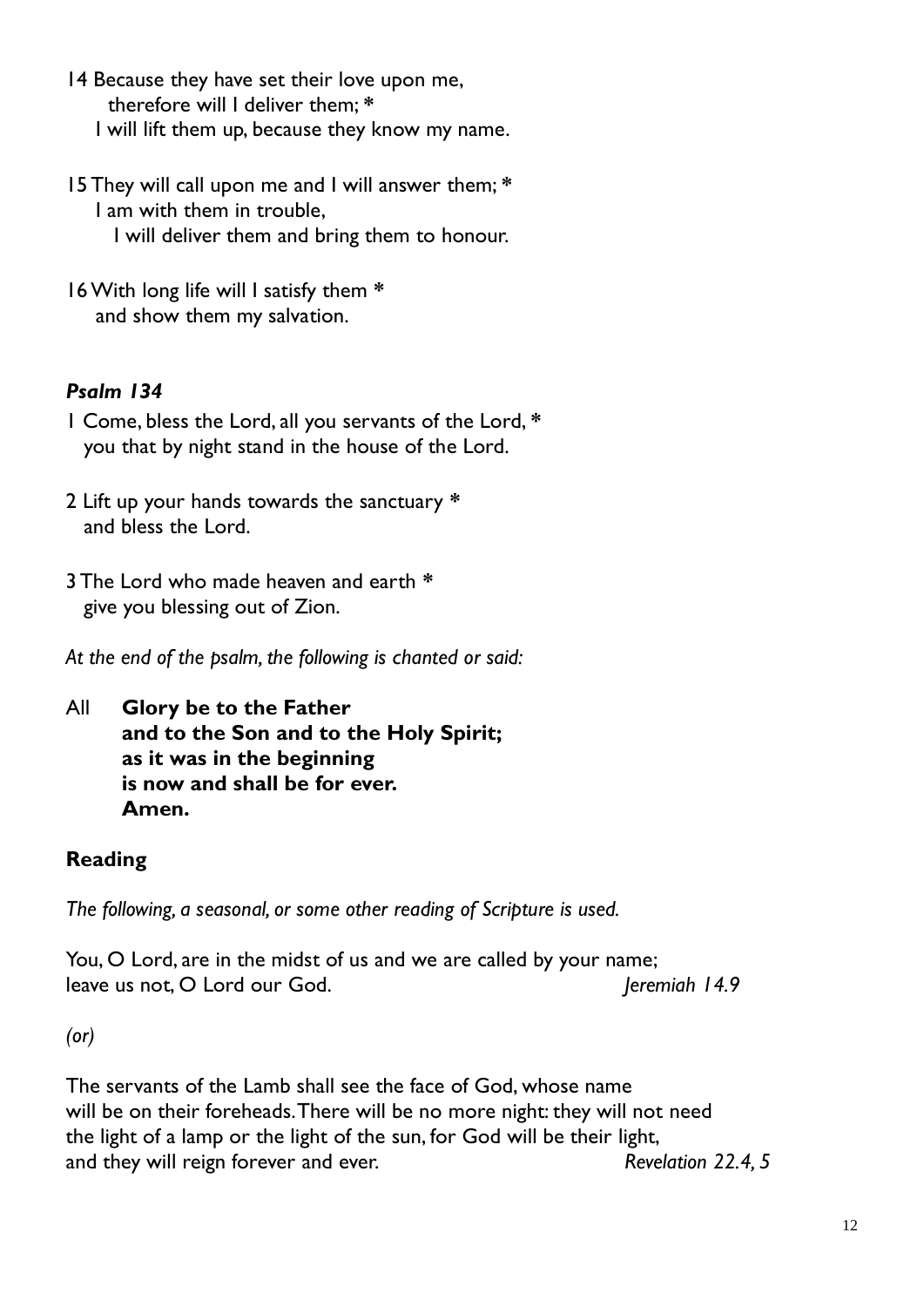#### **Responsory**



#### Or from Easter to the Day of Pentecost:



Repeat: Into your hands ...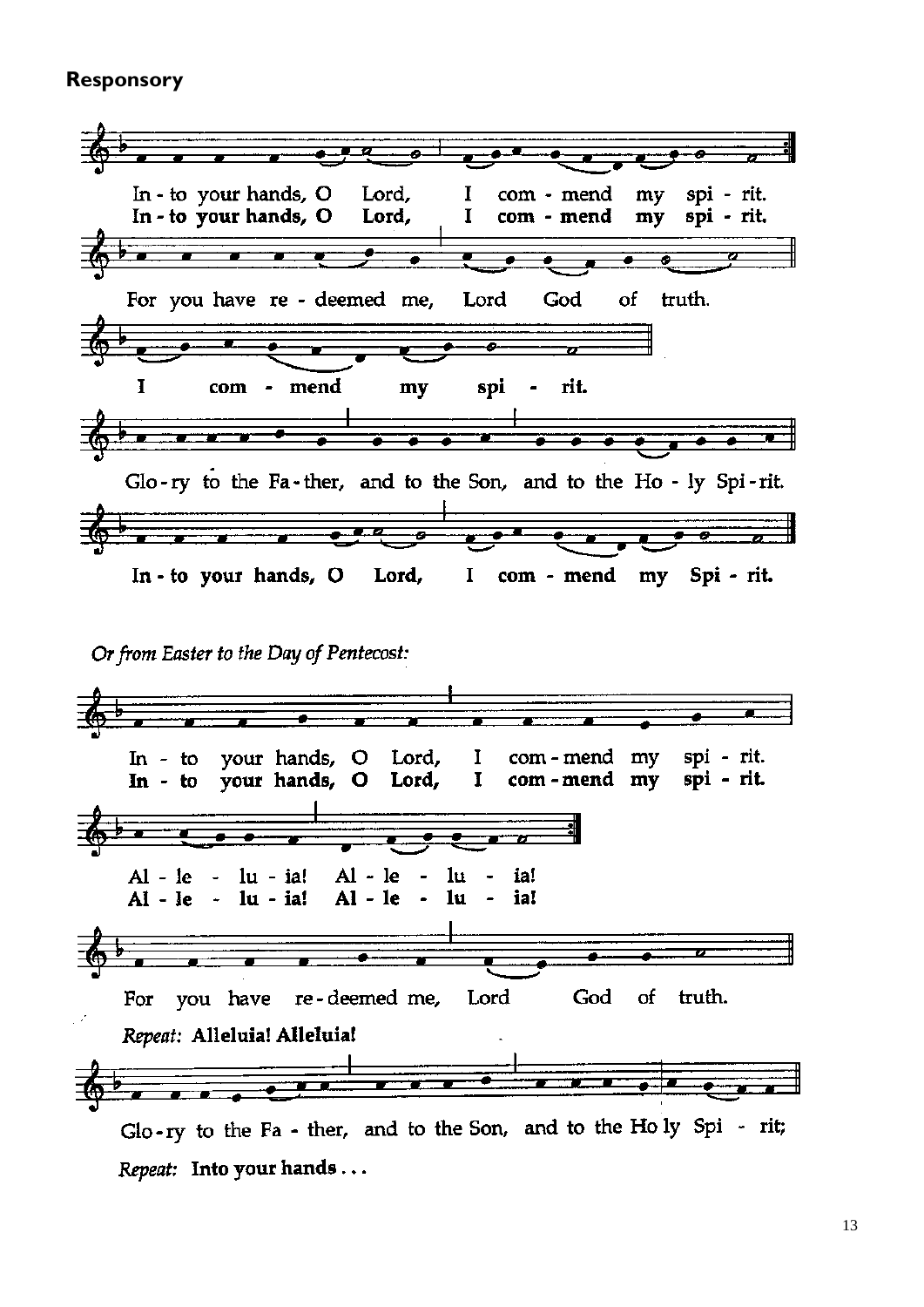Keep me as the apple of your eye. All **Hide me under the shadow of your wings.**

#### **Gospel Canticle**

*May be said or sung. A seasonal refrain may replace "Save us…"*



as it was in the beginning is now and shall be for ever. Amen.

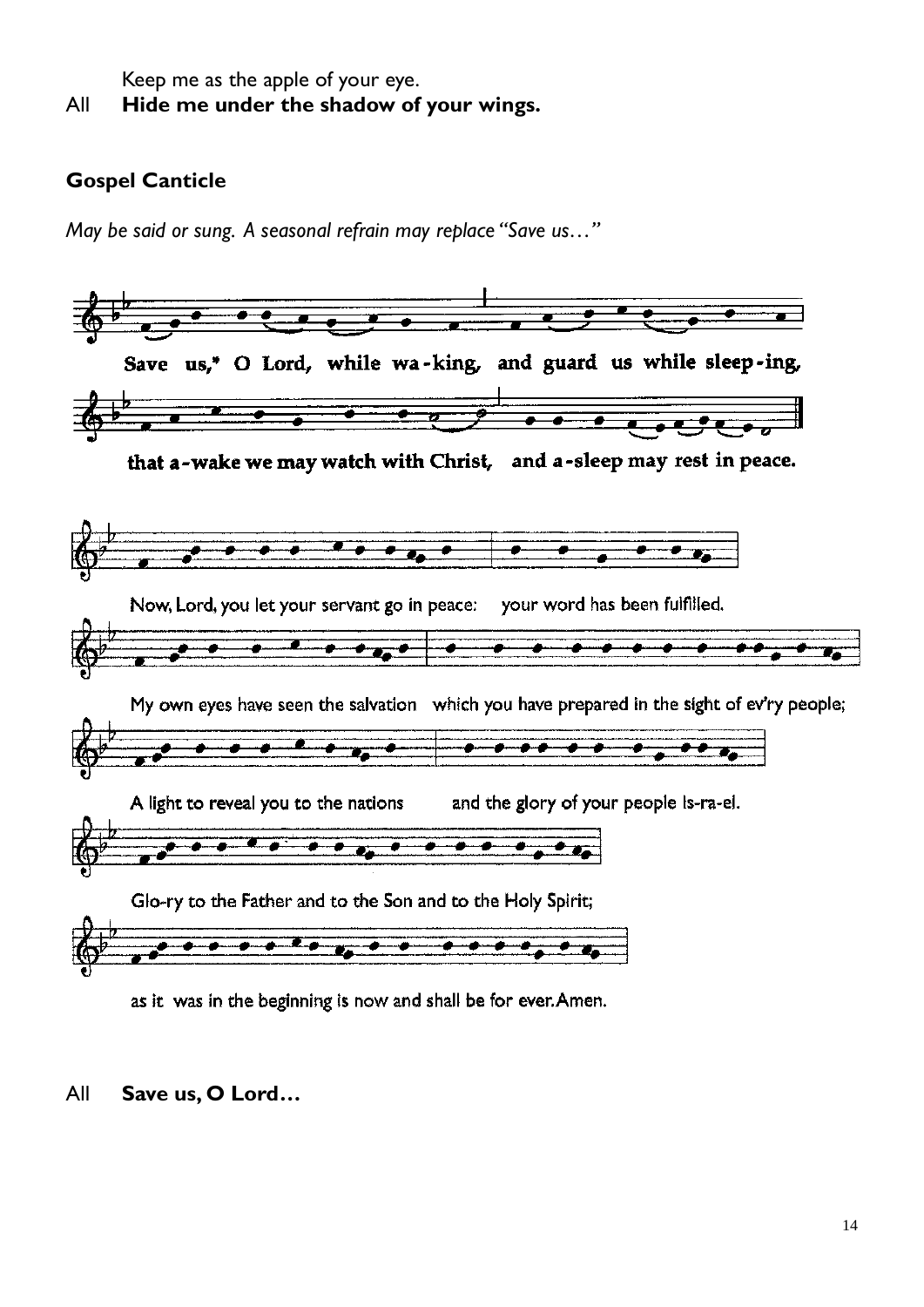#### **Prayers**

*The following or other suitable intercessions and thanksgivings are offered.*

That you will give us a quiet night and a perfect end All **We pray to you, O Lord.**

That you will have mercy upon us and grant us your salvation All **We pray to you, O Lord**

That you will keep us this night without sin All **We pray to you, O Lord.**

That you will guard us and give us your blessing All **We pray to you, O Lord.**

- That you will bring us with *N* and all your saints
- to glory everlasting
- All **We pray to you, O Lord.**

*Silence is kept. Other prayers are offered ending with:*

Lord, it is night.

## All **The night is for stillness.**

It is night after a long day. What has been done has been done; what has not been done has not been done; let it be.

The night is dark. Let our fears of the darkness of the world and of our own lives rest in you.

The night is quiet. Let the quietness of your peace enfold us, all dear to us, and all who have no peace.

The night heralds the dawn.

All **Let us look expectantly to a new day, new joys, new possibilities.**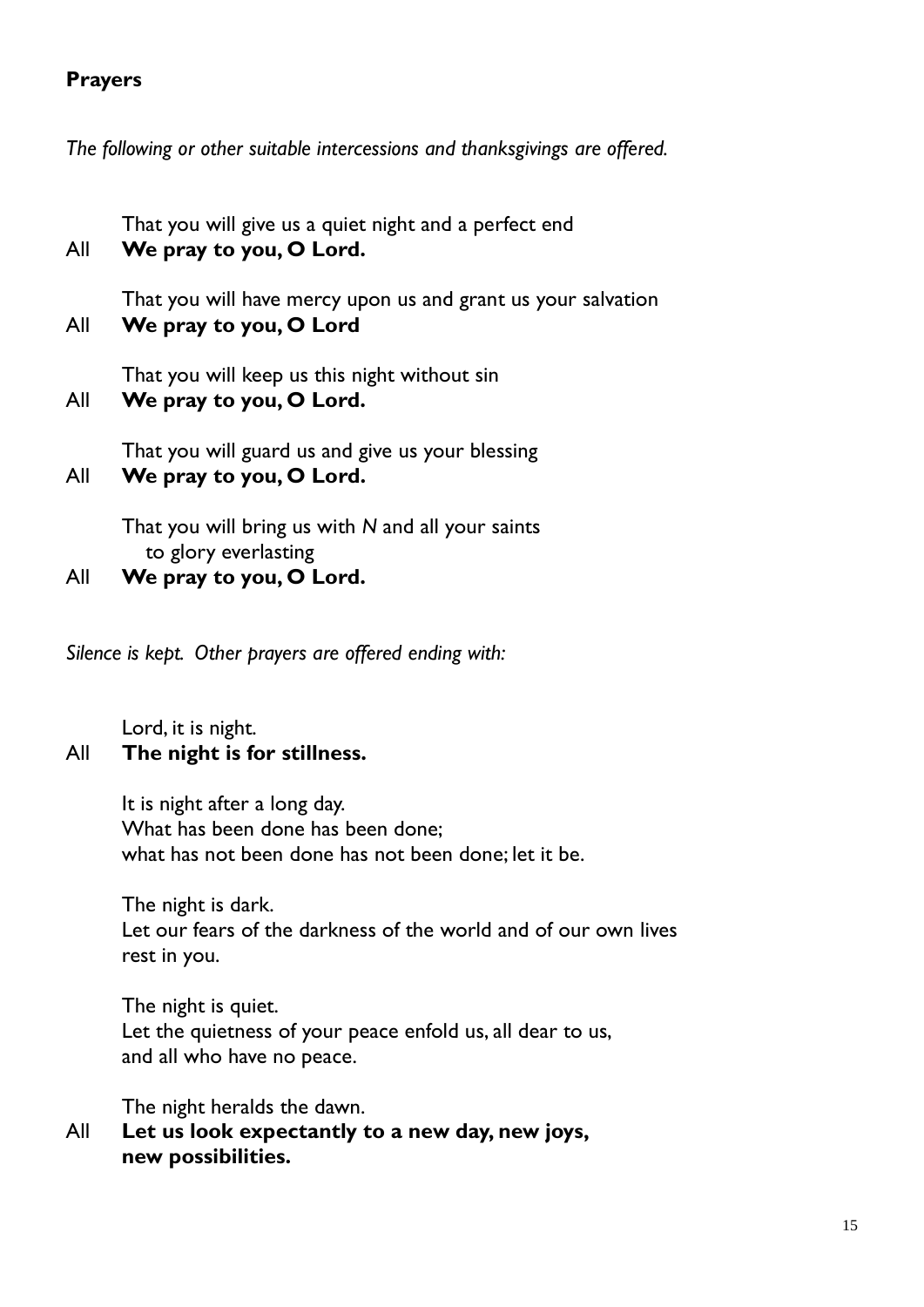## **The Collect**

*This or another suitable prayer is said:*

Lighten our darkness, Lord, we pray; and in your great mercy defend us from all perils and dangers of this night; for the love of your only Son, our Saviour Jesus Christ.

All **Amen.**

#### **The Lord's Prayer**

### **The Conclusion**

In peace we will lie down and sleep;

## All **for you alone, Lord, make us dwell in safety.**

Abide with us, Lord Jesus,

## All **for the night is at hand and the day is now past.**

As the night watch looks for the morning,

All **so do we look for you, O Christ.**

[Come with the dawning of the day

All **and make yourself known in the breaking of the bread.**]

#### **The Blessing**

The Lord bless us and watch over us; the Lord make his face shine upon us and be gracious to us; the Lord look kindly on us and give us peace.

All **Amen.**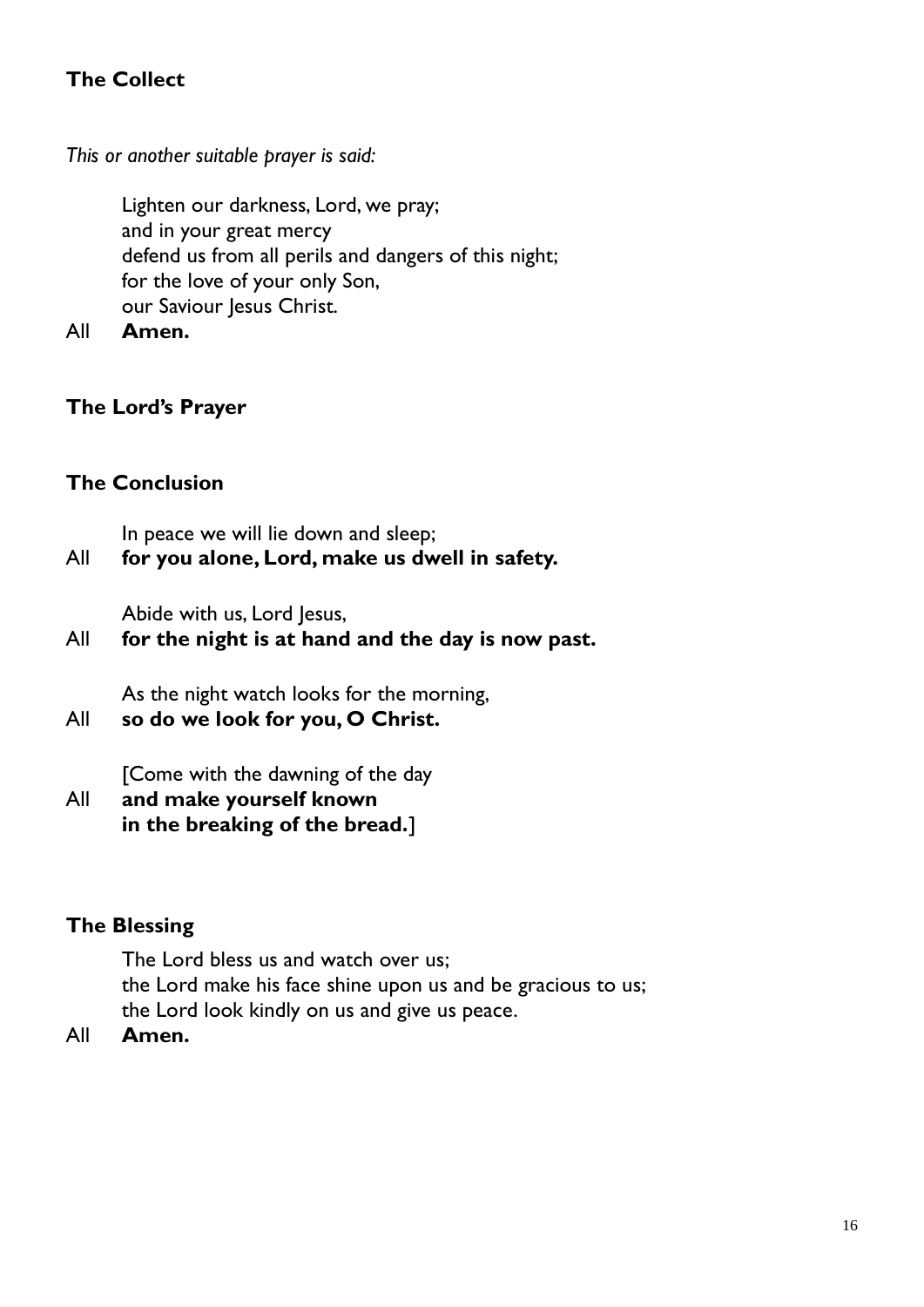# **Daily, Seasonal and Other Variations for Compline**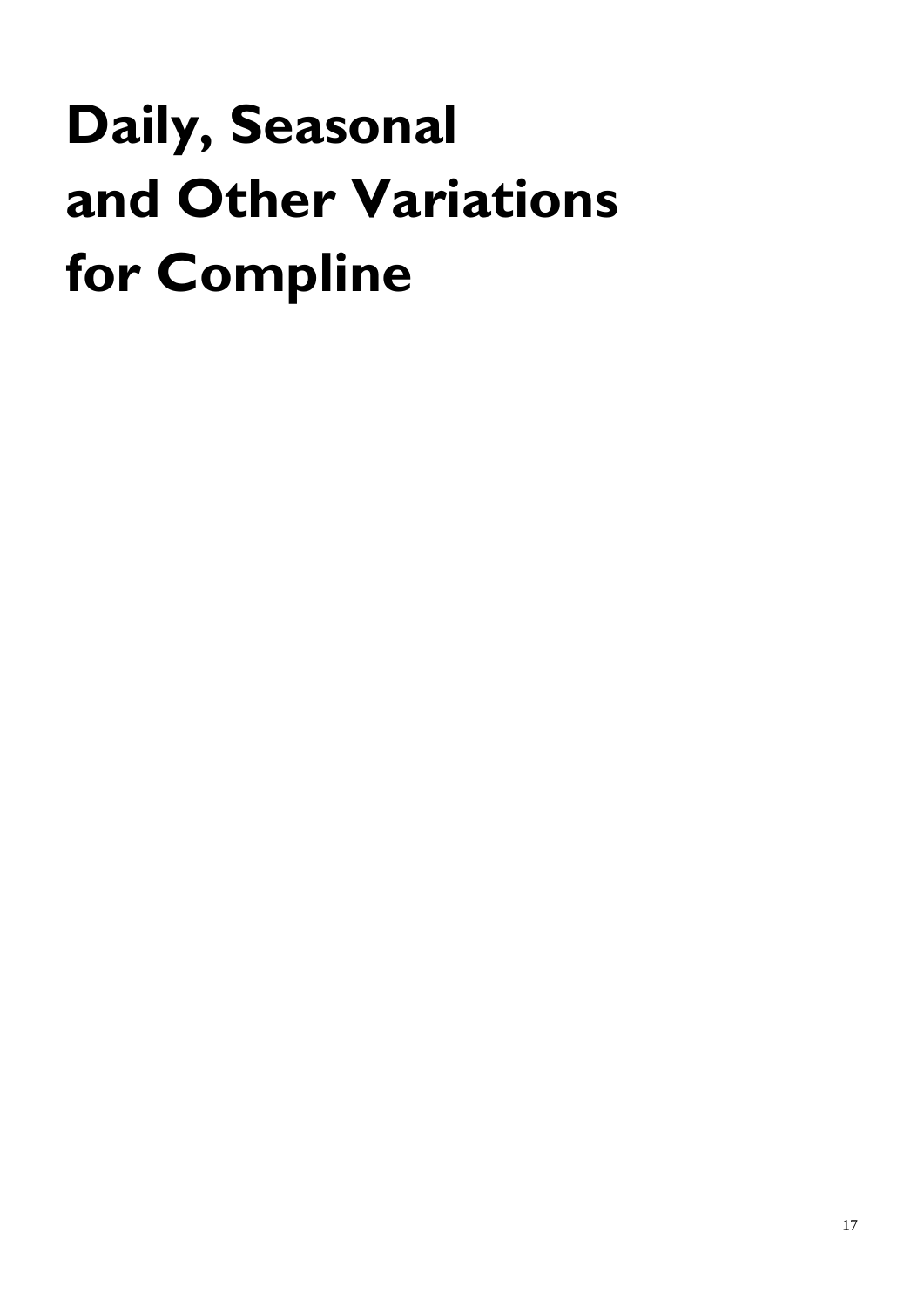## **Ordinary Time**

#### **Sunday**

*Psalms* 104.1,21-33;134

*Short Reading: the following or some other*

You, O Lord, are in the midst of us, and we are called by your name; leave us not, O Lord our God.

*Jeremiah 14.9*

### *Collect*

Almighty God, by triumphing over the powers of darkness Christ has prepared a place for us in the new Jerusalem: may we, who have this day given thanks for his resurrection, praise him in the eternal city of which he is the light; through Jesus Christ our Lord.

## **Monday**

#### *Psalm* 4

#### *Short Reading: the following or some other*

Thus said the Lord God, the Holy One of Israel: In returning and rest you shall be saved; in quietness and in trust shall be your strength. *Isaiah 30.15*

#### *Collect*

Be present, O merciful God, and protect us through the silent hours of this night, so that we who are wearied by the changes and chances of this fleeting world, may rest upon your eternal changelessness; through Jesus Christ our Lord.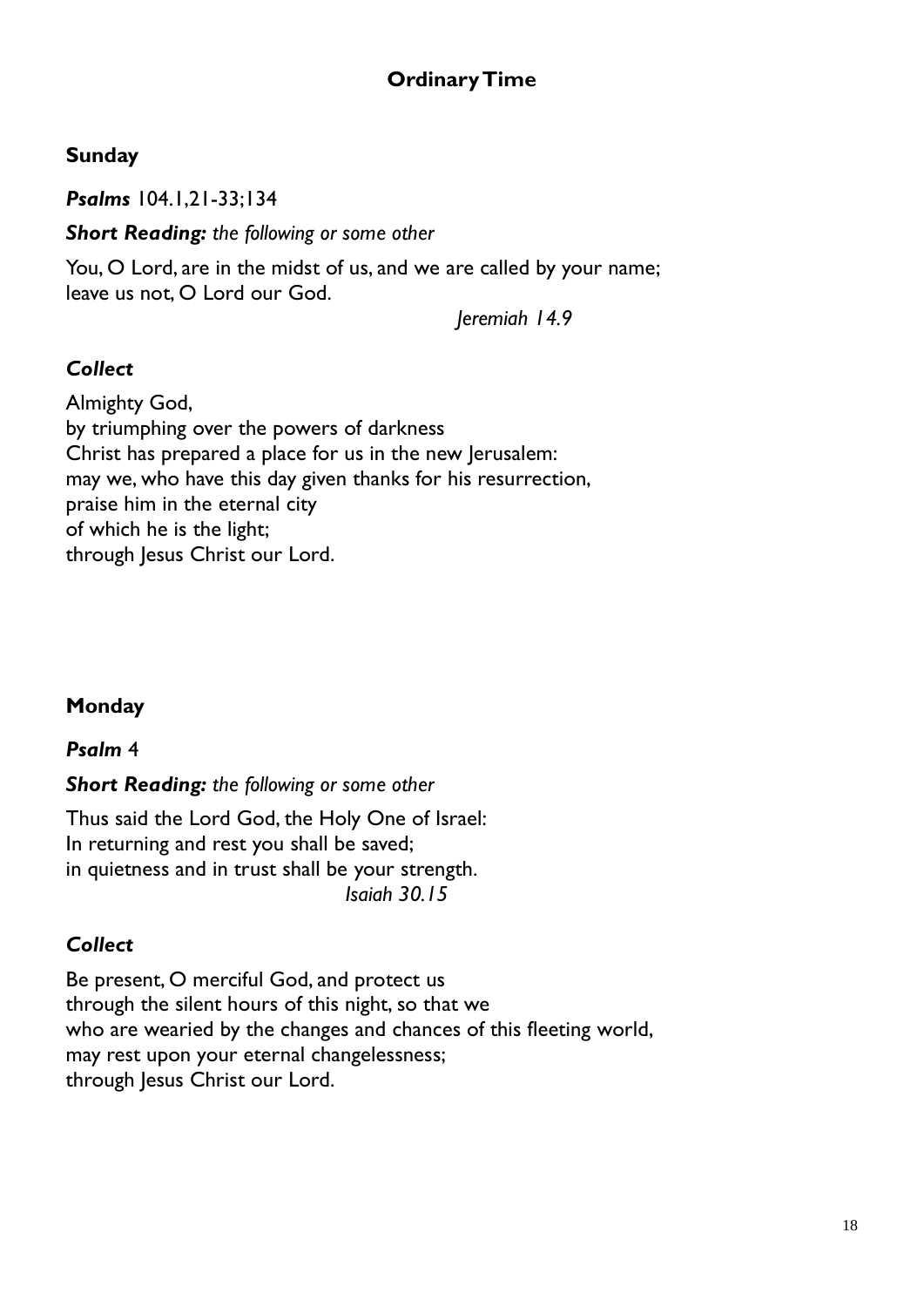## **Tuesday**

*Psalm* 143

#### *Short Reading: the following or some other*

Jesus said, 'Come to me, all you that are weary and are carrying heavy burdens, and I will give you rest. Take my yoke upon you, and learn from me; for I am gentle and humble in heart, and you will find rest for your souls. For my yoke is easy, and my burden is light.'

 *Matthew 11.28-end*

## *Collect*

Look down, O God, from your heavenly throne, illuminate the darkness of this night with your celestial brightness, and from the children of light banish the deeds of darkness; through Jesus Christ our Saviour.

## **Wednesday**

*Psalm* 31.1-5, [19-end]

*Short Reading: the following or some other*

Humble yourselves under the mighty hand of God, so that he may exalt you in due time. Cast all your anxiety on him, because he cares for you. *1 Peter 5.6,7*

## *Collect*

Visit this place, O Lord, we pray, and drive far from it the snares of the enemy; may your holy angels dwell with us and guard us in peace, and may your blessing be always upon us; through Jesus Christ our Lord.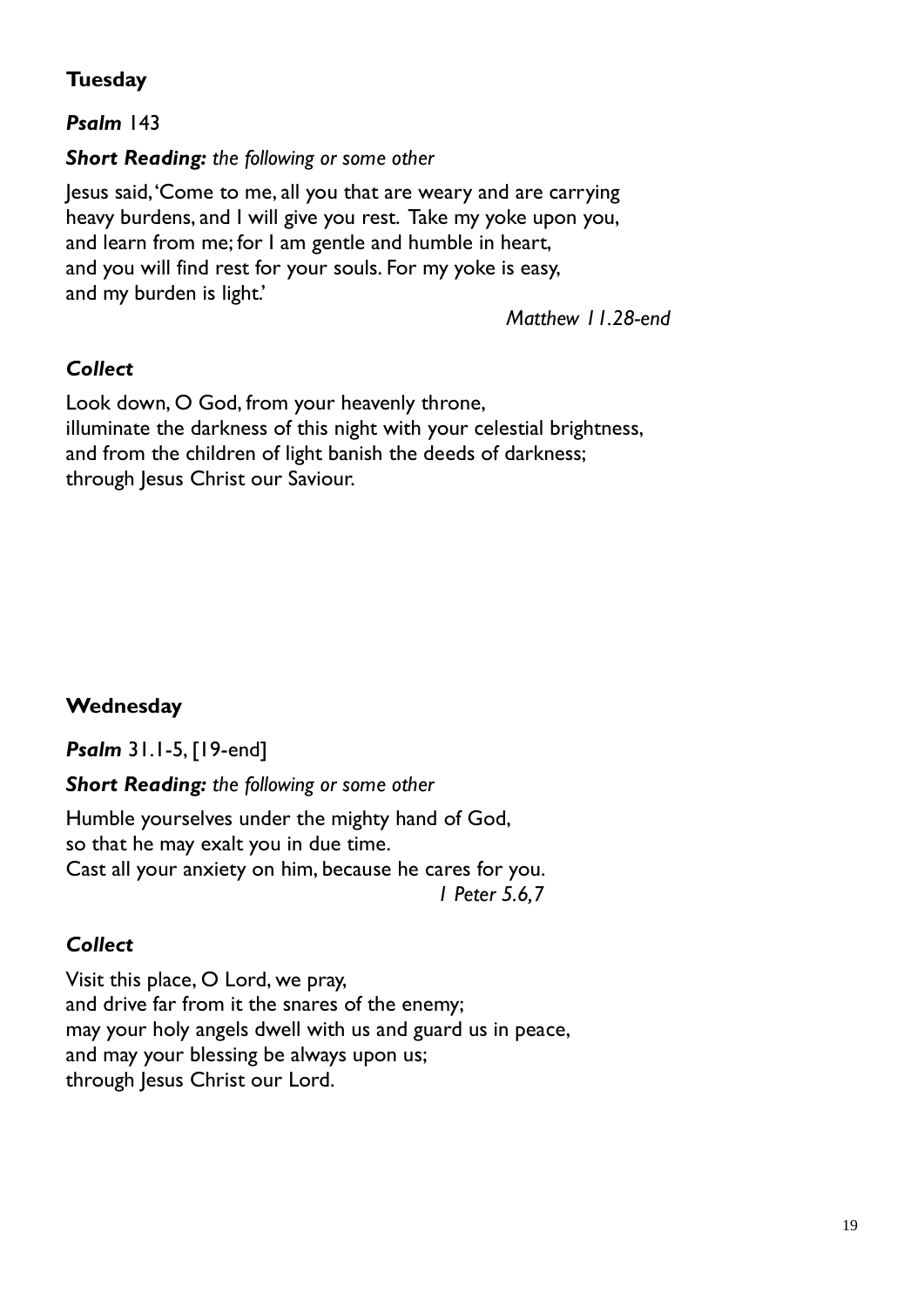## **Thursday**

#### *Psalm* 16

#### *Short Reading: the following or some other*

Be sober, be vigilant, because your adversary the devil is prowling round like a roaring lion, seeking for someone to devour. Resist him, strong in the faith. *1 Peter 5.8,9*

#### *Collect*

Keep watch, dear Lord, with those who wake, or watch, or weep this night, and give your angels charge over those who sleep. Tend the sick, give rest to the weary, sustain the dying, calm the suffering, and pity the distressed; all for your love's sake, O Christ our Redeemer.

#### **Friday**

*Psalm* 139.1-18

#### *Short Reading: the following or some other*

God has destined us not for wrath but for obtaining salvation through our Lord Jesus Christ, who died for us, so that whether we are awake or asleep we may live with him.

*1 Thessalonians 5.9,10*

#### *Collect*

Lord Jesus Christ, Son of the living God, who at this evening hour lay in the tomb and so hallowed the grave to be a bed of hope

for all who put their trust in you: give us such sorrow for our sins,

which were the cause of your passion, that when our bodies lie in the dust, our souls may live with you for ever.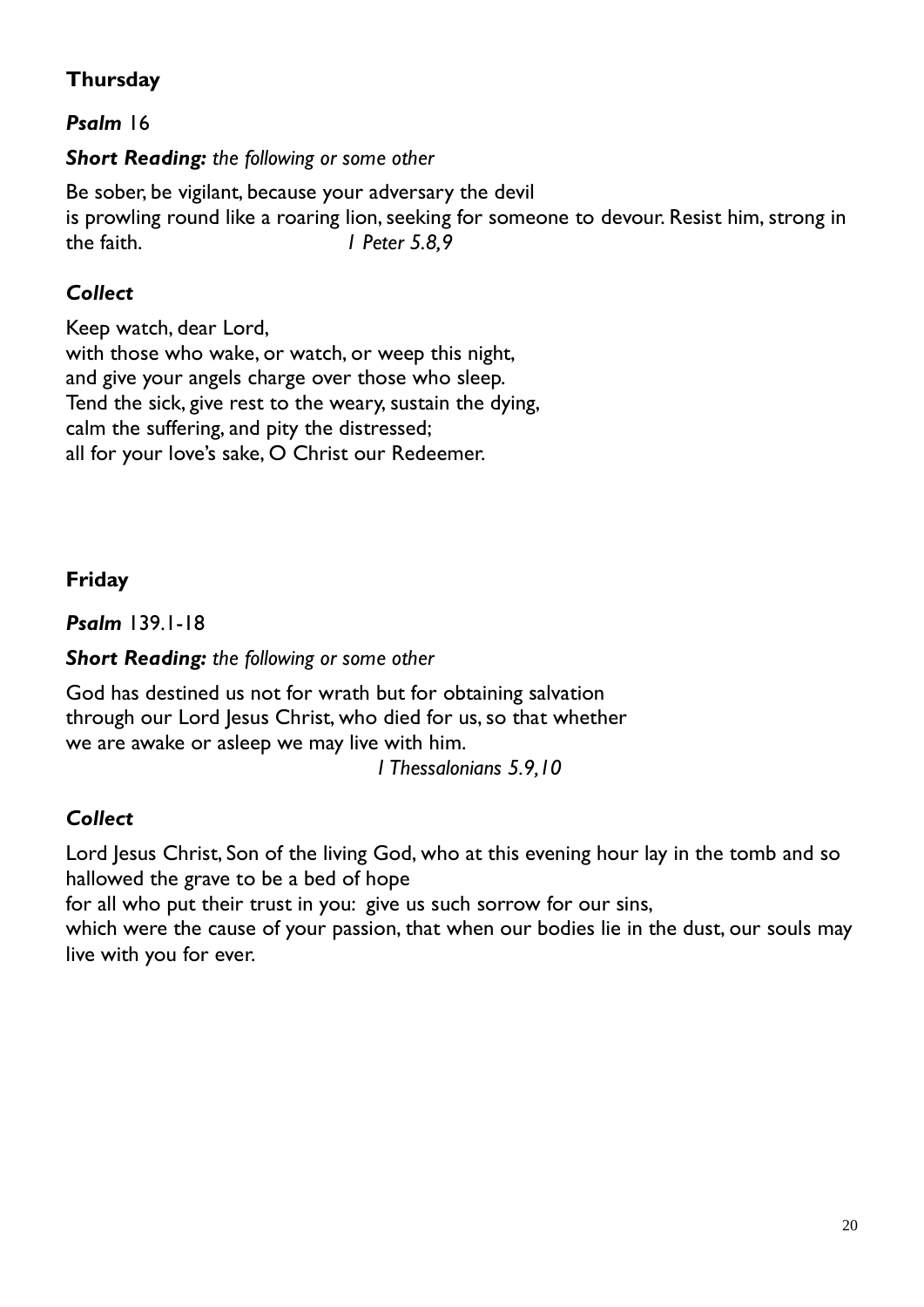## **Saturday**

## *Psalm* 91

#### *Short Reading: the following or some other*

A sabbath rest still remains for the people of God; for those who enter God's rest also cease from their labours as God did from his. Let us therefore make every effort to enter that rest.

 *Hebrews 4.9-11a*

#### *Collect*

Stay with us, O God, this night, so that by your strength we may rise with the new day to rejoice in the resurrection of your Son, Jesus Christ our Saviour.

## **The Seasons**

#### **Advent**

#### *Psalm* 143

#### *Short Reading: the following or some other*

Keep awake – for you do not know when the master of the house will come, in the evening, or at midnight, or at cockcrow, or at dawn, or else he may find you asleep when he comes suddenly. And what I say to you I say to all: Keep awake.

*Mark 13.35-end*

## *Nunc dimittis*

#### *Refrain:*

All **Come, O Lord, and visit us in peace; that we may rejoice before you with a perfect heart.**

## *Collect*

Stir up your power, O God, and come among us. Heal our wounds, calm our fears and give us peace; through Jesus our Redeemer.

#### *Blessing*

Restore us again, O God of hosts; show us the light of your countenance and we shall be saved. Bless and keep us, this night and always.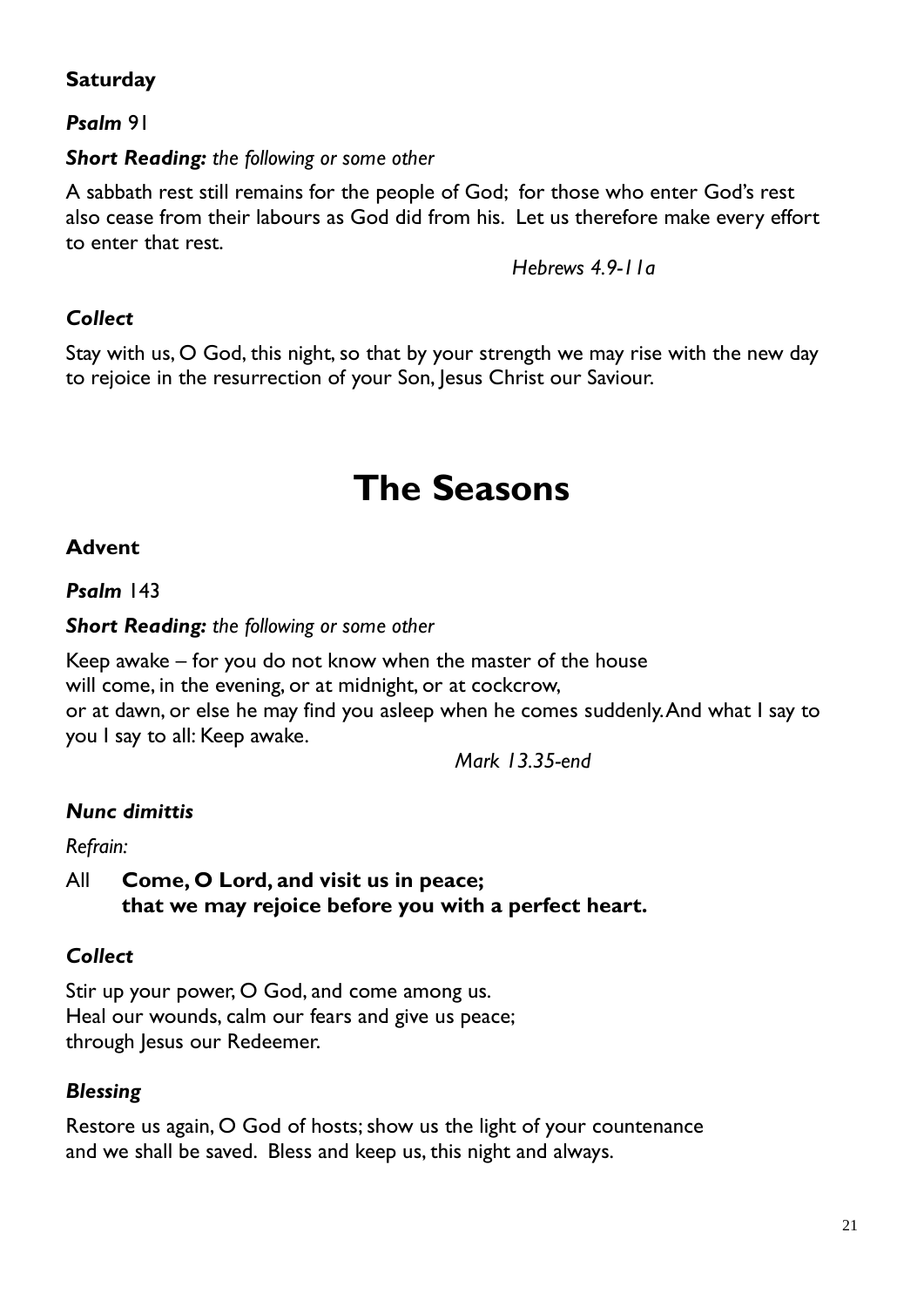## **Christmas**

*Psalm* 31.1-5, [19-end]

*Short Reading: the following or some other*

In him was life and the life was the light of all people. The light shines in the darkness and the darkness did not overcome it.

 *John 1.4,5*

## *Nunc dimittis*

*Refrain:*

### All **Alleluia. The Word was made flesh, alleluia, and dwelt among us. Alleluia, alleluia.**

## *Collect*

We give you thanks, O God, for the gift to the world of our Redeemer; as we sing your glory at the close of this day, so may we know his presence in our hearts, who is our Saviour and our Lord, now and for ever.

## *Blessing*

May the love of the Word made flesh enfold us, his joy fill our lives, his peace be in our hearts; and the blessing of God be with us this night and always.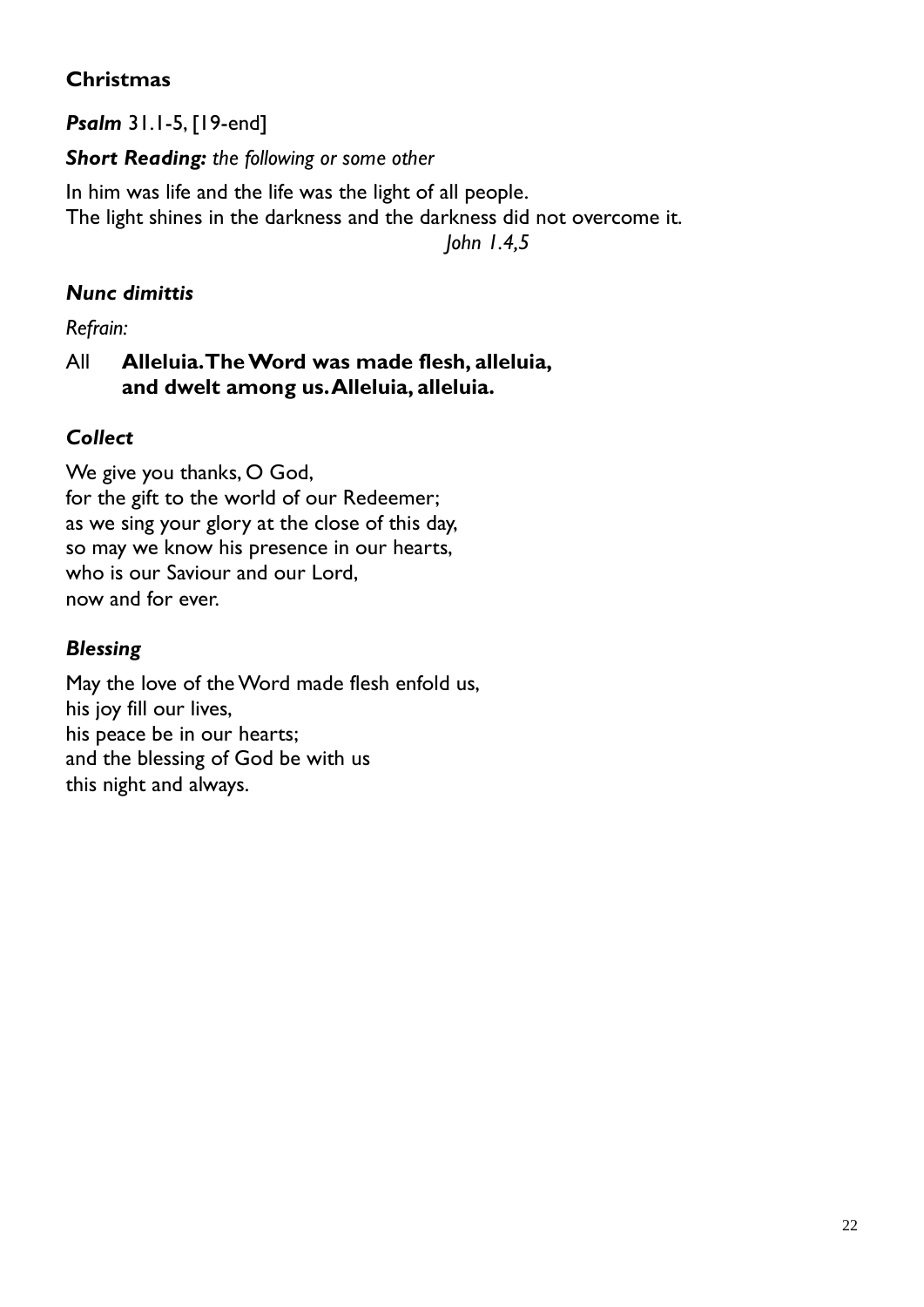## **Epiphany**

## *Psalm* 16

*Short Reading: the following or some other*

The grace of God has appeared, bringing salvation to all.

*Titus 2.11*

## *Nunc dimittis*

*Refrain:*

All **Alleluia. Christ the light of the world, alleluia, has manifested his glory. Alleluia, alleluia.**

### *Collect*

King of kings and Lord of lords, making the true light to shine: lighten our darkness now and evermore that with our lips and in our lives we may praise you; for you are our God, now and for ever.

## *Blessing*

May the living waters of Christ cleanse us, may the Spirit descend upon us, and the blessing of God be with us this night and always.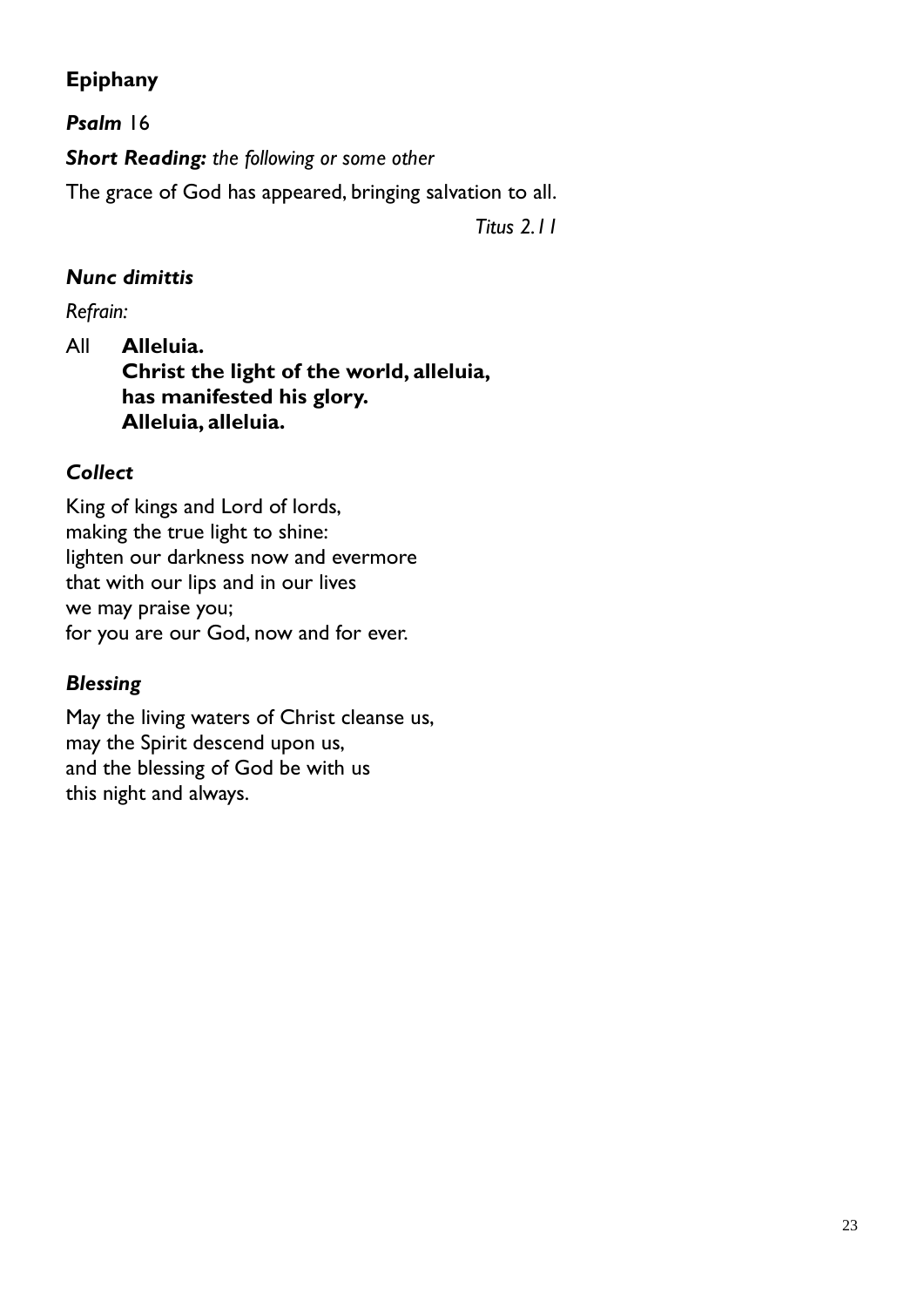## **Lent**

*Psalm* 139.1-18

## *Short Reading: the following or some other*

Is not this the fast that I choose: to loose the bonds of injustice, to undo the thongs of the yoke, to let the oppressed go free, and to break every yoke? Is it not to share your bread with the hungry, and bring the homeless poor into your house; when you see the naked, to cover them, and not to hide yourself from your own kin?

 *Isaiah 58. 6,7*

## *Nunc dimittis*

*Refrain:*

All **Christ died for us, so that, whether we wake or sleep, we might live with him.**

## *Collect*

Almighty God, may we, by the prayer and discipline of Lent, enter into the mystery of Christ's sufferings; that by following in the Way, we may come to share in the glory; through Jesus Christ our Lord.

## *Blessing*

May God bless us, that in us may be found love and humility, obedience and thanksgiving, discipline, gentleness and peace.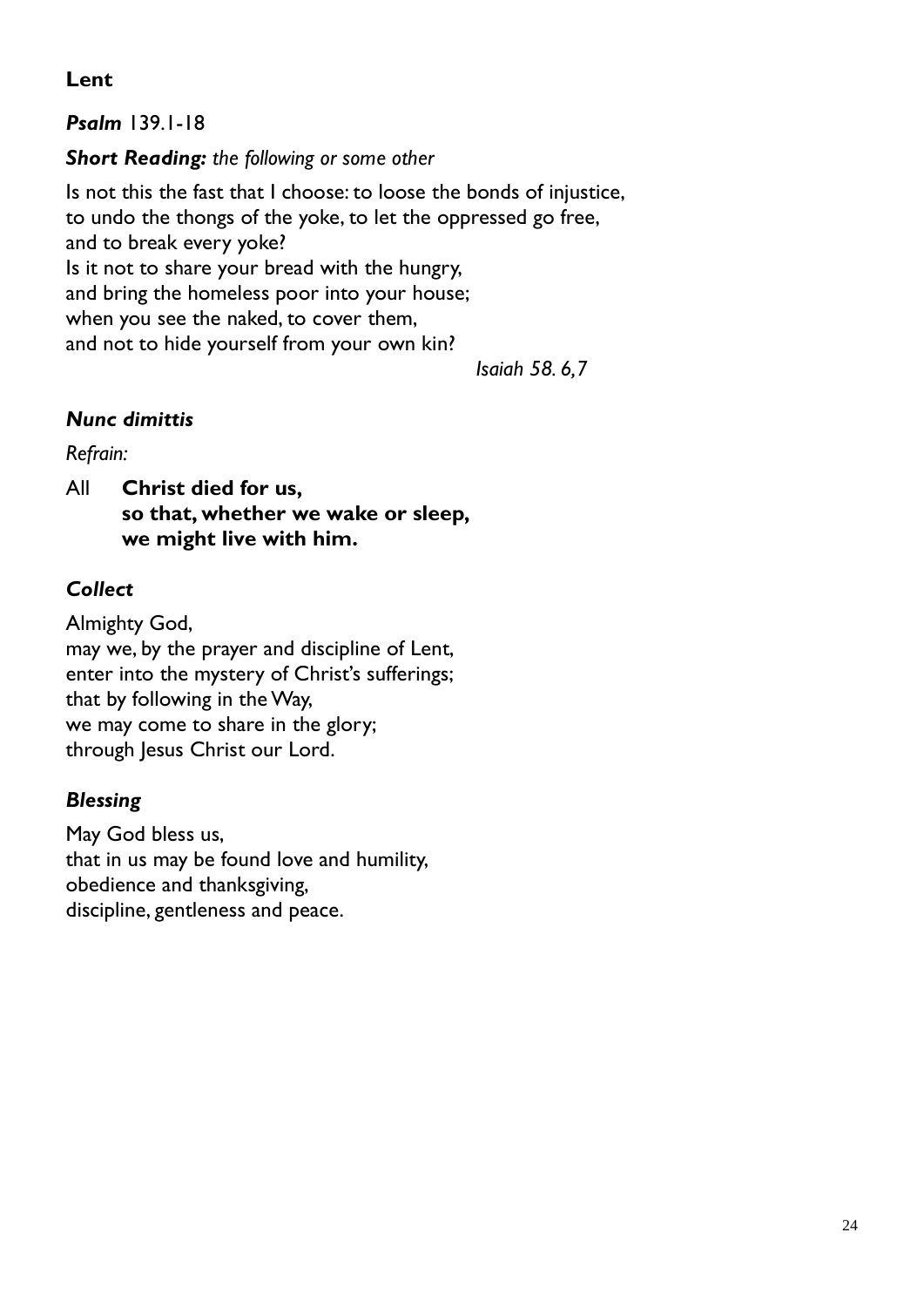## **Passiontide and Holy Week**

#### *Psalm* 139.1-18

#### *Short Reading: the following or some other*

I will pour out a spirit of compassion and supplication on the house of David and the inhabitants of Jerusalem, so that, when they look on the one whom they have pierced, they shall mourn for him, as one mourns for an only child, and weep bitterly over him, as one weeps over a firstborn. *Zechariah 12.10*

### *Nunc dimittis*

#### *Refrain:*

All **Christ himself bore our sins in his body on the tree, that we might die to sin and live to righteousness.**

## *Collect*

Almighty God, as we stand at the foot of the cross of your Son, help us to see and know your love for us, so that in humility, love and joy we may place at his feet all that we have and all that we are; through Jesus Christ our Saviour.

## *Blessing*

May God bless us, that in us may be found love and humility, obedience and thanksgiving, discipline, gentleness and peace.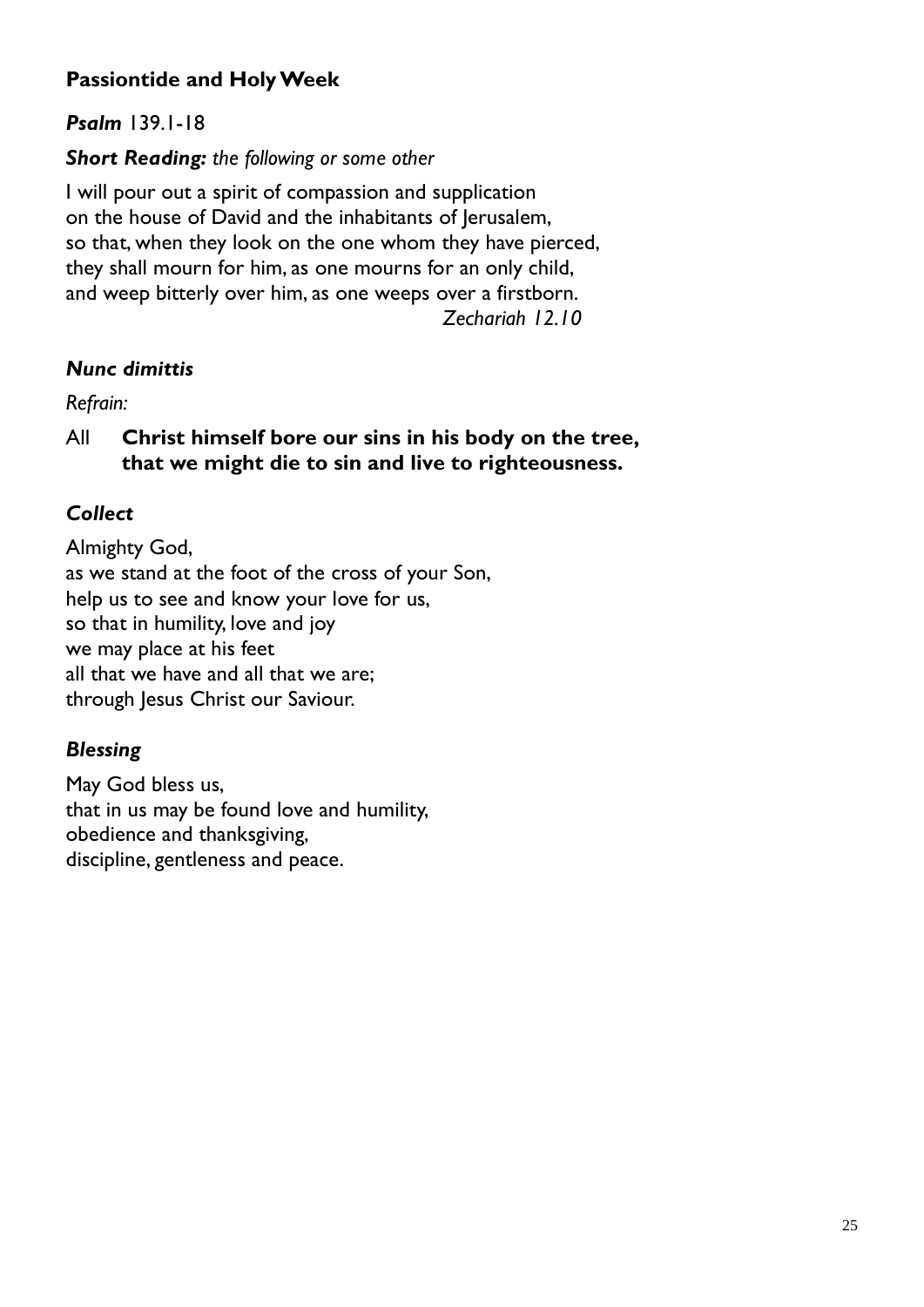## **Easter**

*Psalm* 104.1,21-33

*Short Reading: the following or some other*

The servants of the Lamb shall see the face of God, whose name will be on their foreheads. There will be no more night: they will not need the light of a lamp or the light of the sun, for God will be their light, and they will reign forever and ever. *Revelation 22.4, 5*

## *Nunc dimittis*

*Refrain:*

All **Alleluia. The Lord is risen, alleluia, as he promised to you. Alleluia, alleluia.**

## *Collect*

Almighty God, by triumphing over the powers of darkness Christ has prepared a place for us in the new Jerusalem: may we, who have this day given thanks for his resurrection, praise him in the eternal city of which he is the light; through Jesus Christ our Lord.

## *Blessing*

May the risen Lord Jesus bless us. May he watch over us and renew us as he renews the whole of creation. May our hearts and lives echo his love.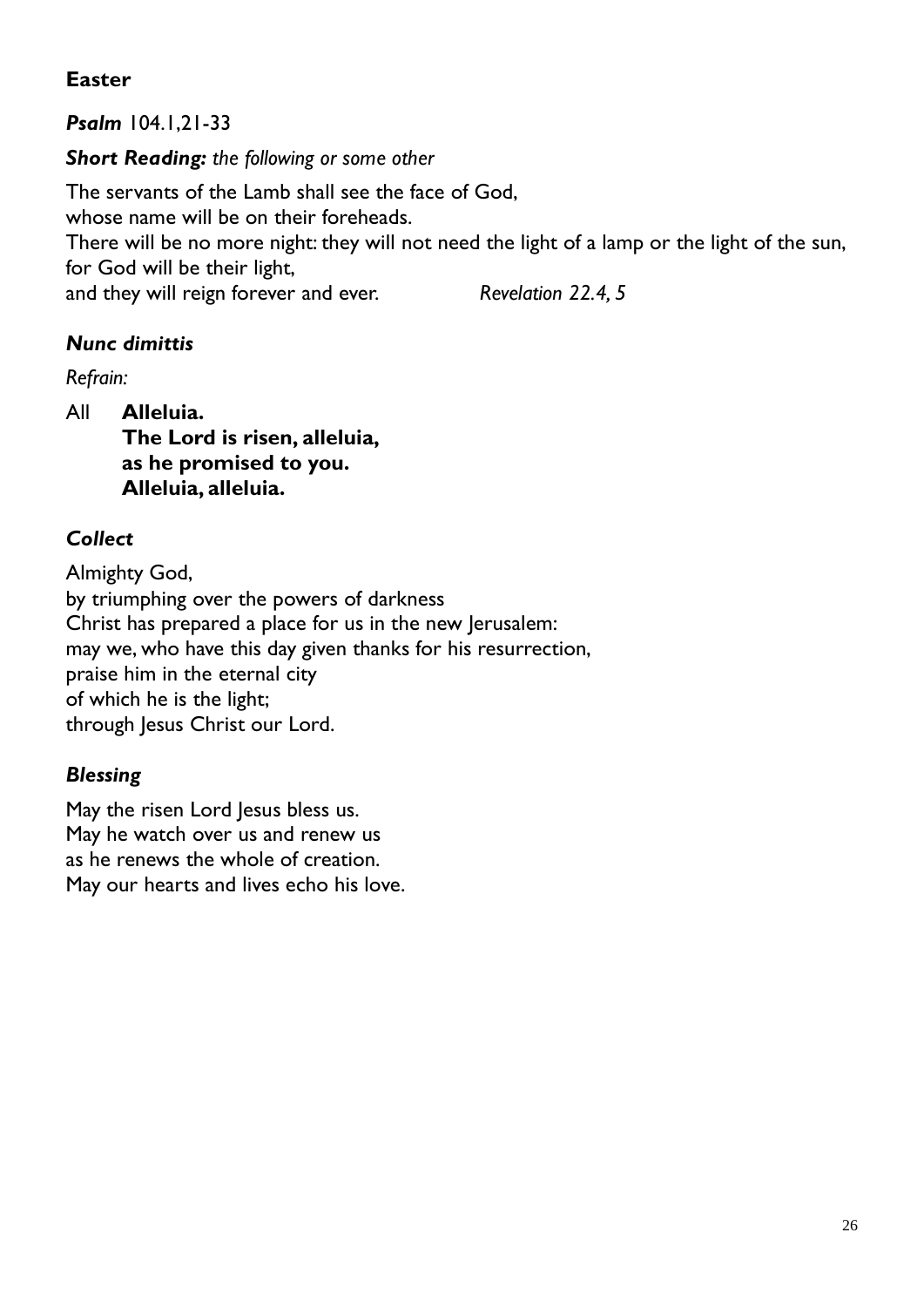#### **From the day after Ascension Day until the Day of Pentecost**

#### *Psalm* 86

#### *Short Reading: the following or some other*

I will pour out my spirit on all flesh; your sons and your daughters shall prophesy. The old shall dream dreams and the young shall see visions. *Joel 2.28*

#### *Nunc dimittis*

*Refrain:*

All **Alleluia. The Holy Spirit, the Advocate, alleluia, shall teach you all things. Alleluia, alleluia.**

### *Collect*

Come, O Spirit of God, and make within us your dwelling place and home. May our darkness be dispelled by your light, and our troubles calmed by your peace; may all evil be redeemed by your love, all pain transformed through the suffering of Christ, and all dying glorified in his risen life.

#### *Blessing*

May the Holy Spirit of God bless and sanctify us so that we may be consecrated in the truth.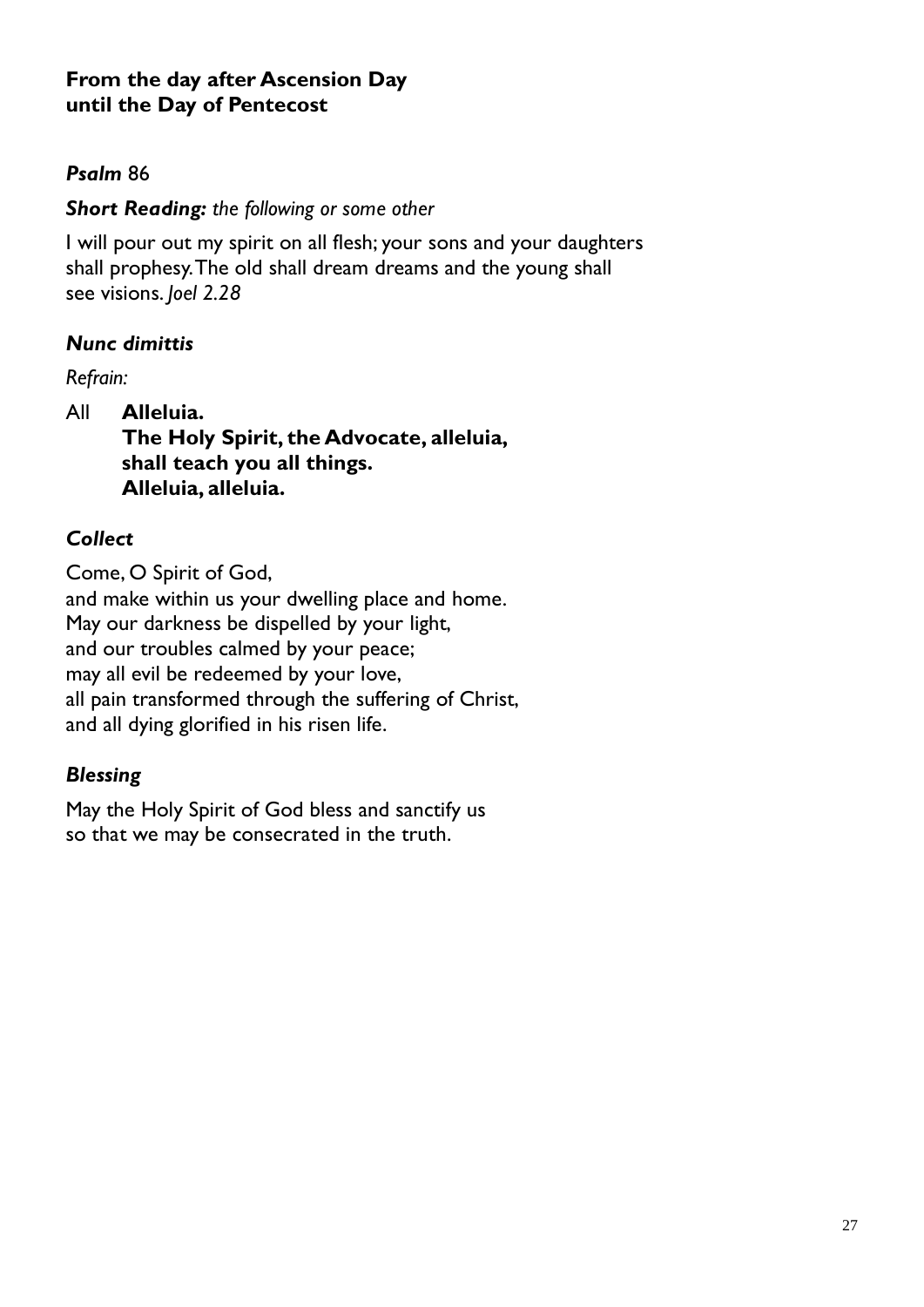## **From All Saints' Day until the Friday before the First Sunday of Advent**

#### *Psalms as in Ordinary Time*

#### *Short Reading: the following or some other*

The one who endures to the end will be saved. And this good news of the kingdom will be proclaimed throughout the world, as a testimony to all the nations. *Matthew 24.13,14a*

#### *Nunc dimittis*

*Refrain:*

All **O King most blessed, on the day of judgement number us among your chosen.**

#### *Collect*

God and Father of our Lord Jesus Christ, bring us to the dwelling which your Son is preparing for all who love you; give us the will each day to live in life eternal; let our citizenship be in heaven with the blessed, with the whole company of the redeemed and with countless angels, praising, worshipping and adoring your Son, our Lord Jesus Christ, who sits upon the throne for ever and ever.

#### *Blessing*

May the light of Christ, the King of all, shine ever brighter in our hearts, that with all the saints in light we may shine forth as lights in the world.

#### **Common of the Saints**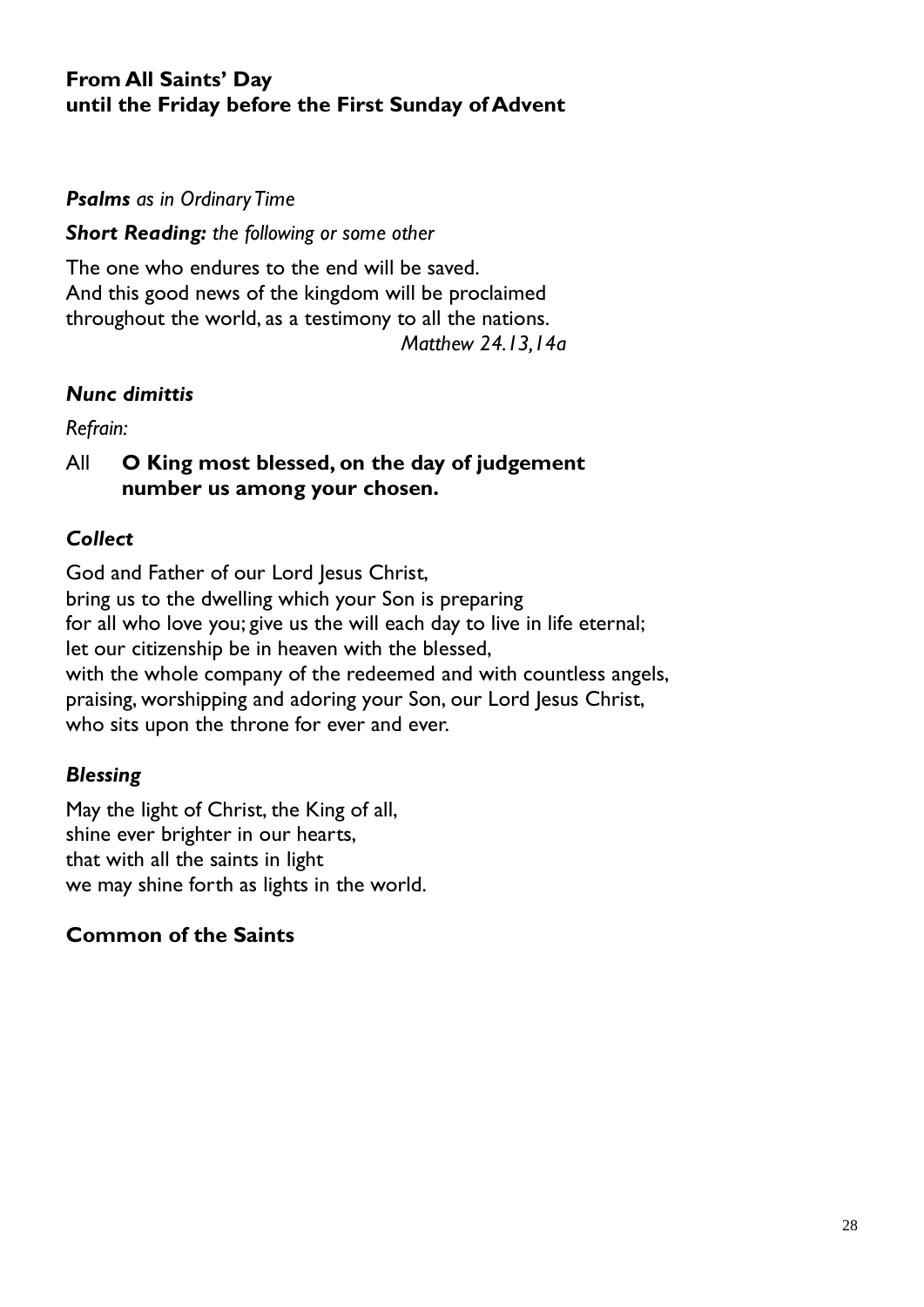## **The Blessèd Virgin Mary**

*Psalms as in Ordinary Time* or *of the season*

*Short Reading: the following or some other*

Mary said, 'Here am I, the servant of the Lord; let it be with me according to your word.' *Luke 1.38a*

## *Nunc dimittis*

*Refrain:*

#### All **Blessed is she whose soul was pierced by the sword of the cross.**

## *Collect*

We give you thanks, O God, for the gift to the world of our Redeemer; as we sing your glory at the close of this day, so may we know his presence in our hearts, who is our Saviour and our Lord, now and for ever.

## *Blessing*

May the love of the Word made flesh enfold us, his joy fill our lives, his peace be in our hearts; and the blessing of God be with us this night and always.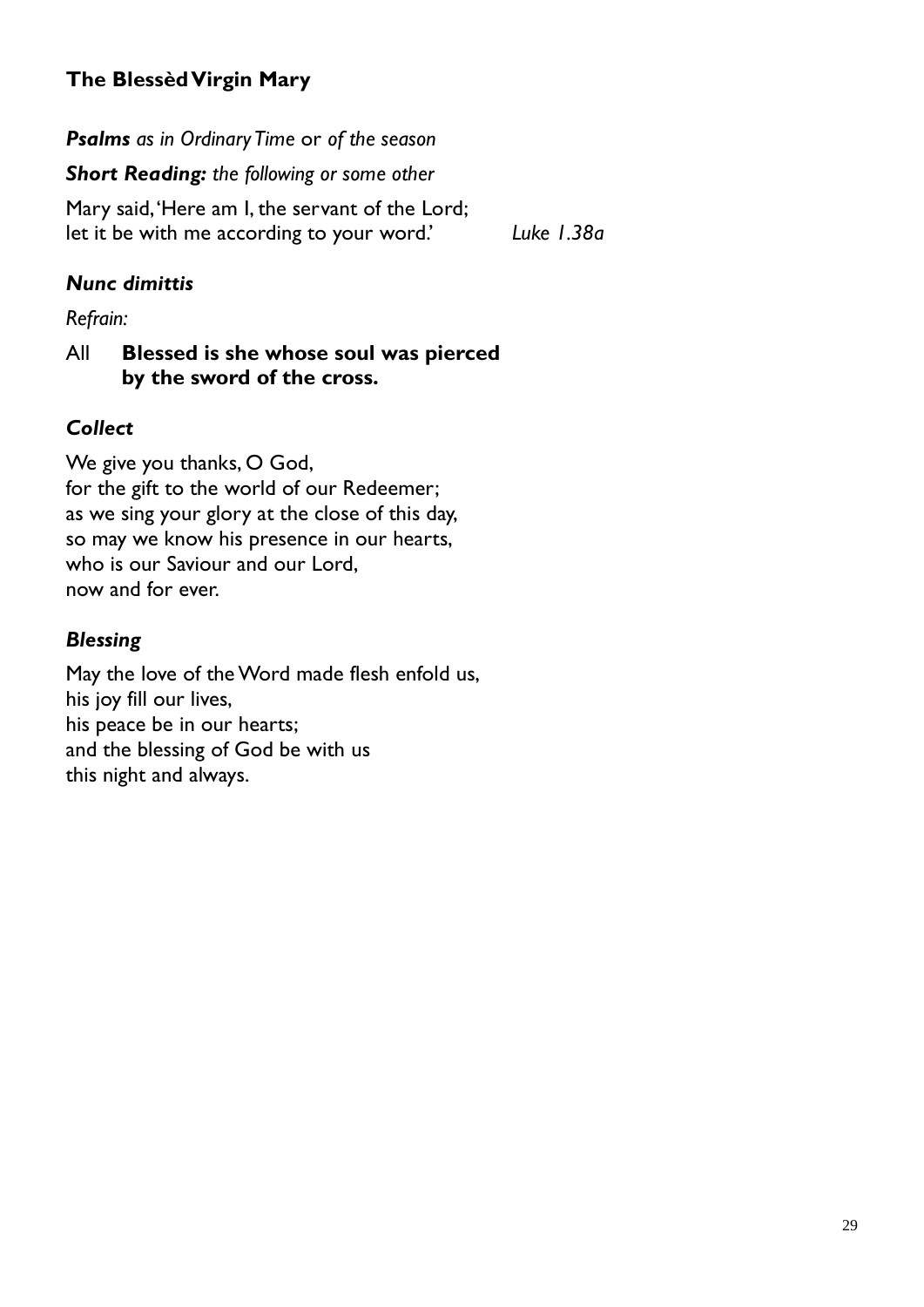## **Other Saints**

*Psalms, Collect and Blessing as in Ordinary Time* or *of the season*

*Short Reading: the following or some other*

## *Apostles and Evangelists*

You are no longer strangers and aliens, but you are citizens with the saints and also members of the household of God, built upon the foundation of the apostles and prophets, with Christ Jesus himself as the cornerstone. In him the whole structure is joined together and grows into a holy temple in the Lord. *Ephesians 2.19-21*

## *Martyrs*

Set me as a seal upon your heart, as a seal upon your arm; for love is strong as death, passion fierce as the grave. Its flashes are flashes of fire, a raging flame. Many waters cannot quench love, neither can floods drown it.

*Song of Solomon 8.6,7a*

## *Teachers of the Faith, Bishops and other Pastors*

Wisdom guided the righteous on straight paths; she showed them the kingdom of God, and gave them knowledge of holy things.

*Wisdom 10.10a*

## *Members of Religious Communities*

Jesus said, 'Blessed are the poor in spirit, for theirs is the kingdom of heaven. Blessed are the pure in heart, for they will see God.'

*Matthew 5.3,8*

## *Any Saint*

Finally, beloved, whatever is true, whatever is honourable, whatever is just, whatever is pure, whatever is pleasing, whatever is commendable, if there is any excellence and if there is anything worthy of praise, think about these things. Keep on doing the things that you have learned and received and heard and seen in me, and the God of peace will be with you. *Philippians 4.8,9*

## *Nunc dimittis*

*Refrain:*

All **Grant us your light, O Lord, that the darkness of our hearts being overcome, we may receive the true light, even Christ our Saviour.**